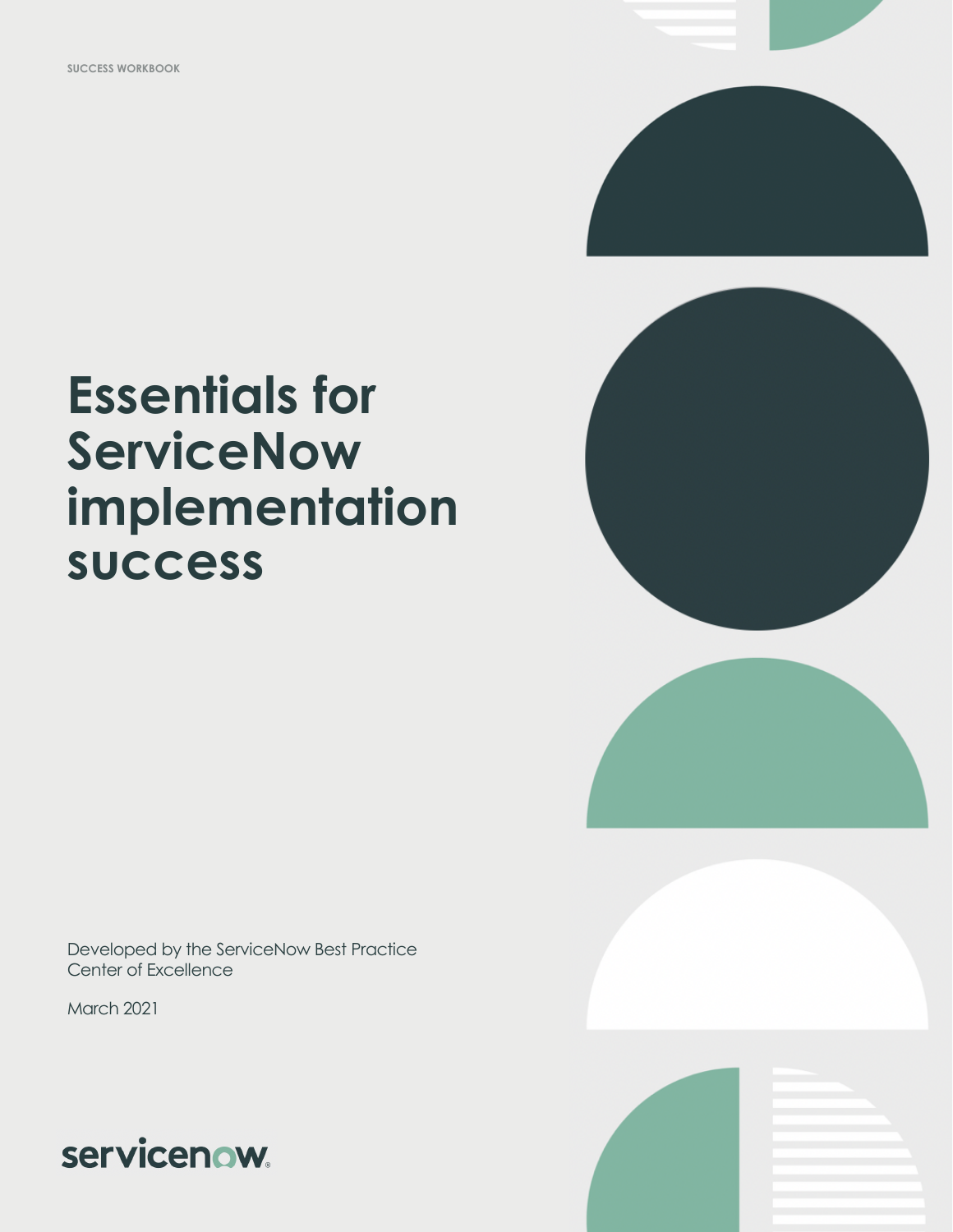### **What are the essentials for ServiceNow implementation success?**

ServiceNow® implementations fundamentally change how people work, and that means they require careful oversight and management. This Success Workbook identifies the most essential elements of a successful implementation—one that brings you the most value. These essentials are derived from our Now Value methodology, our prescriptive guidance for realizing and accelerating value from your ServiceNow investments.

### **Why are these essentials important?**

With the right implementation plan, you'll ensure that your implementation activities deliver on your business case objectives, maximize the value you realize from your overall ServiceNow implementation, and avoid pitfalls or unnecessary detours that don't contribute to your success.

### **How to use this Success Workbook**

This workbook guides you through the steps to execute the implementation essentials.

Start by reading through the [Workbook Checklist](#page-2-0) and review the steps and tasks required. From the checklist page, you can either proceed through the workbook page by page or navigate only to the sections that you need using the hyperlinks.

Each section includes "check your progress" questions that you can answer to test whether you need to complete the tasks listed on that page or if you've already done so and should move forward. Hyperlinks are included throughout the workbook so you can navigate back and forth between the checklist page and different sections.

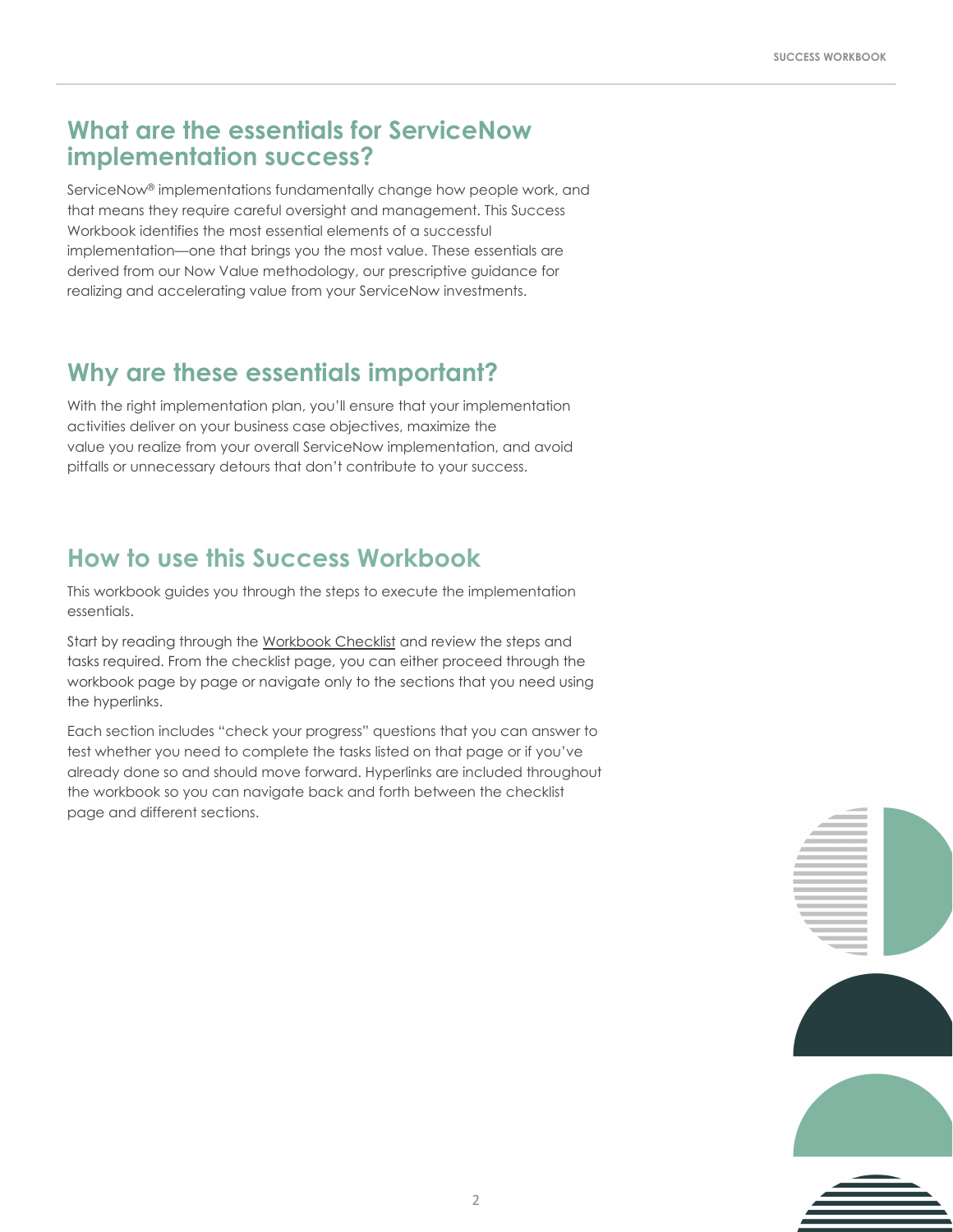### <span id="page-2-0"></span>**Workbook Checklist: Implementation essentials**

#### **Now Value: Envision**

#### **Step 1: State and measure your business goals**

[Document your vision and target outcomes](#page-3-0)

[Define metrics to track and report against performance](#page-4-0)

#### **Step 2: Engage your executive sponsor**

[Identify the right executive sponsor](#page-5-0)

[Get their commitment to stay involved throughout implementation](#page-5-0)

#### **Now Value: Create**

#### **Step 3: Engage experienced and certified ServiceNow resources**

[Confirm your source for ServiceNow expertise and engage them](#page-6-0)

#### **Step 4: Define a phased approach**

[Plan your phases](#page-7-0)

#### **Step 5: Plan your foundations**

 [Prioritize out-of-the-box \(OOTB\) options](#page-8-0) [Weigh architecture options](#page-9-0) [Map the right process foundations](#page-10-0)

#### **Step 6: Train your implementation and maintenance teams in ServiceNow**

[Create a training plan and execute](#page-11-0)

#### **Now Value: Validate**

#### **Step 7: Support business and technical decisions with value-driven governance**

 [Build your governance team and structure](#page-12-0) [Determine your ServiceNow operating model](#page-13-0)

#### **Now Value: Champion**

**Step 8: Create plans for change management, communication, and championship**

 [Establish a strategy for change management](#page-14-0) [Establish a strategy for championship](#page-15-0)

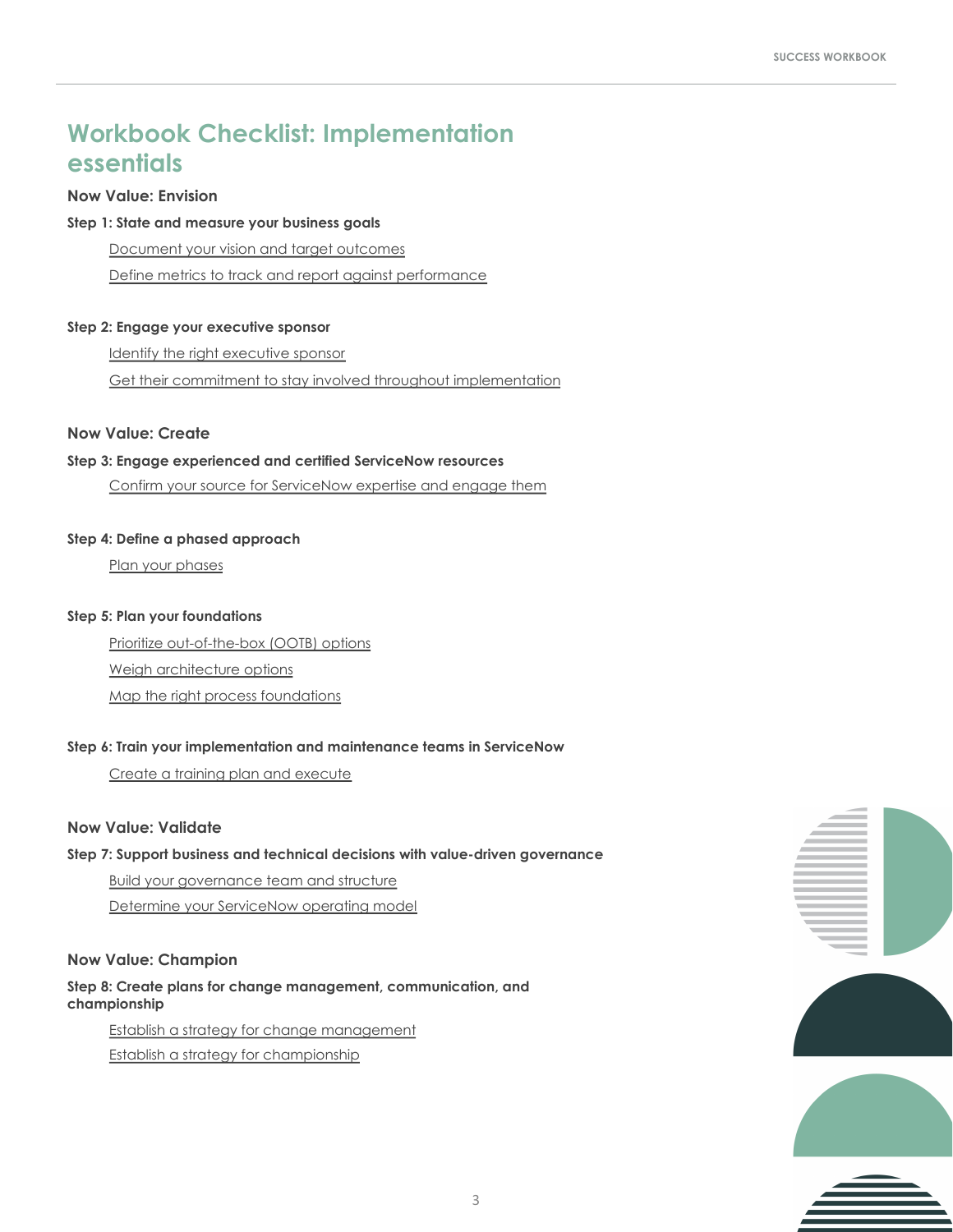### <span id="page-3-0"></span>**1: State and measure your business goals**

Implementations without a clear statement of business goals and measures for success—whether in terms of improving employee experience, reducing service outages, increasing speed of delivery, or something else—are often challenging, because they lack a North Star that helps decision makers prioritize activities and resolve competing interests.

#### **Check your progress:**

- $\square$  Do you have business goals and implementation measures of success established and verified, such as target KPI's?
- $\Box$  Has your executive sponsor approved them, and have they been communicated to the implementation team and stakeholders?

If you answered "yes" to both questions above, proceed to the [next step.](#page-5-0) If not, complete these action steps :

### **Step 1: Document your vision and target outcomes**

If you don't know your company's current goals and how ServiceNow supports them, engage your executive sponsor to collect this information. This was likely determined when ServiceNow licenses were purchased.

Here's what to collect from your executive sponsor:

- **Vision –** What's the ideal future state that ServiceNow will provide for our customers and team?
- **Strategic drivers –** What actions are necessary to achieve this vision?
- **Desired business outcomes –** What business value will we realize?
- **Key measures of success –** How will we know when we've realized our targeted value?

Frame the answers on a single page to ensure focus and clear connective logic between your vision to your measures of success. See Figure 1 for an example.



*Figure 1: Sample definition of vision to measures of success*

If you haven't determined your vision and measures of success yet, use our Success Checklist [State your transformation vision and outcomes](https://www.servicenow.com/content/dam/servicenow-assets/public/en-us/doc-type/success/checklist/transformation-vision-outcomes.pptx) to do so.



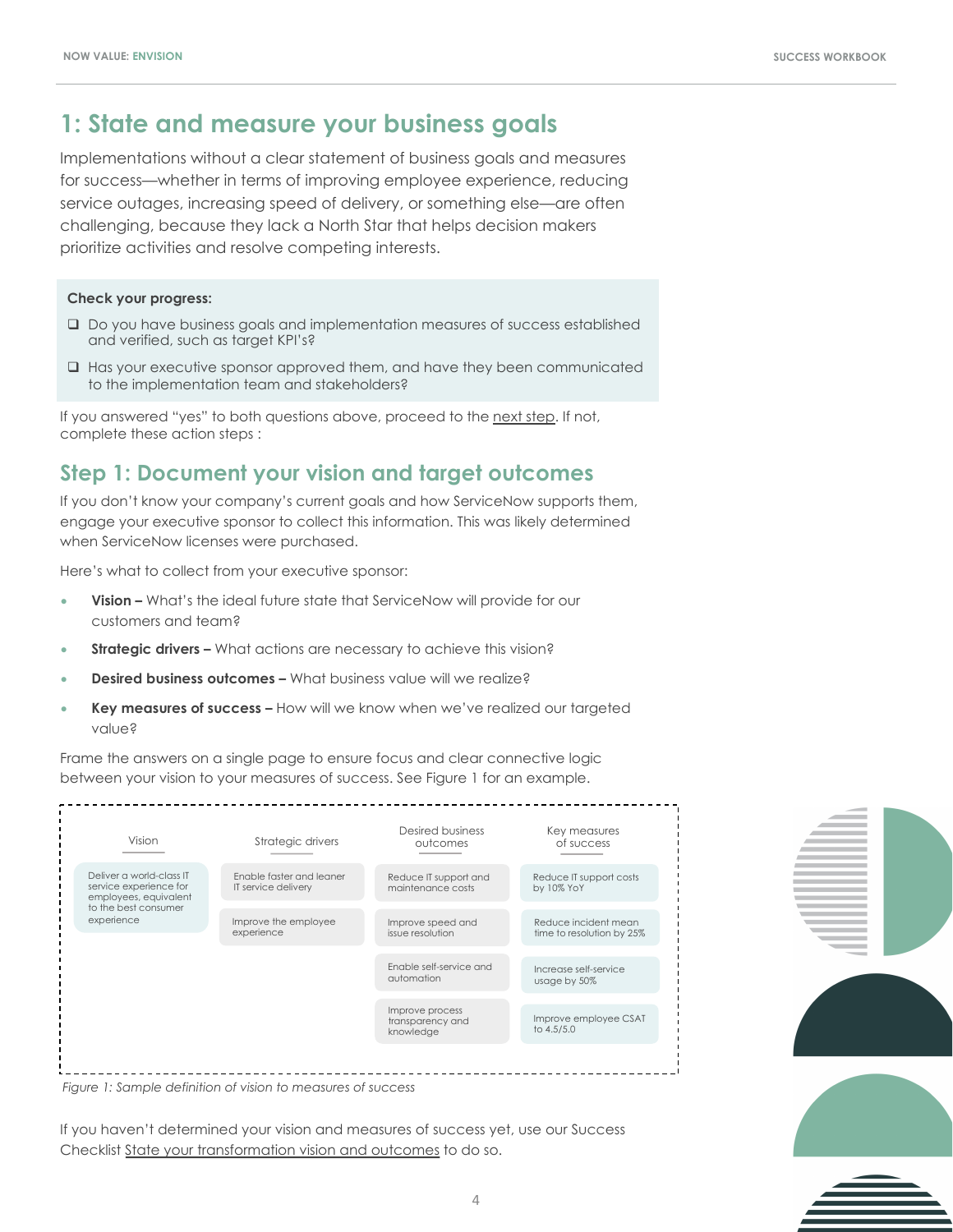### <span id="page-4-0"></span>**Step 2: Define metrics to track and report against performance**

Every implementation should have a few clearly defined metrics that can be used to demonstrate progress against the business outcomes expected from the implementation. These metrics are not just helpful in performance management but are critical in making timely course correction decisions for implementation success.

Select two to three metrics that you can use as measures of success for your implementation. We recommend using [Performance Analytics](https://www.servicenow.com/products/performance-analytics.html) to track and report them. Make sure the metrics you select are:

- SMART Specific, measurable, actionable, relevant, and time bound
- Aligned with the business objectives of the implementation
- Consistently defined and measured across teams

Refer to our Success Playbook on [baselining and tracking performance, usage KPIs, and metrics](https://www.servicenow.com/success/playbook/performance-kpi-metrics-guide.html) for additional guidance.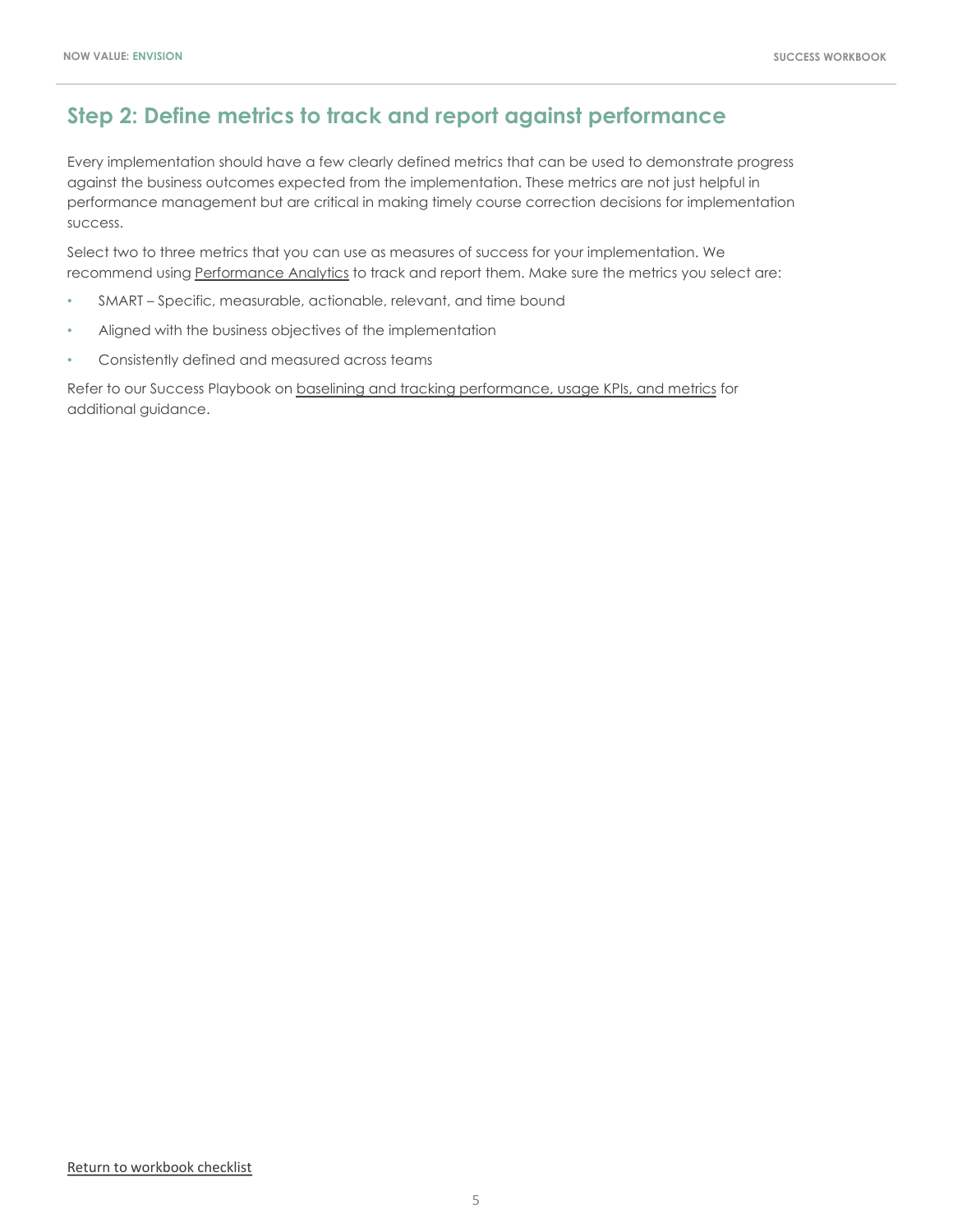### <span id="page-5-0"></span>**2: Engage your executive sponsor**

Project and/or executive sponsors can be difficult to engage, given the number of priorities on their calendars. Yet without consistent engagement and regular reviews with the project team, it's difficult to make sure that you have the resources available to address business priorities that change during implementation or risks that may surface. Often, sponsorship is less about the amount of time the sponsor spends on the project and much more about the consistency of their involvement.

#### **Check your progress:**

- $\square$  Is your executive sponsor part of, or able to provide the voice of, the C-suite?
- $\Box$  Are they committed to the success of the implementation and consistent involvement?

If you answered "yes" to both questions above, proceed to the [next step.](#page-6-0) If not, complete these action steps:

### **Step 1: Identify the right executive sponsor**

Your executive sponsor should have regular insight into C-suite priorities and company goals and have the authority to remove barriers to the success of the implementation.

Barriers may include:

- Conflicts in resource availability
- Conflicts regarding business process or technical decisions that impact long-term success
- Budget allocation

### **Step 2: Get their commitment to stay involved throughout implementation**

Define a regular cadence for [engagement with your executive sponsor,](https://www.servicenow.com/success/playbook/engage-sponsor.html) and follow a structured agenda that captures:

- Progress and anticipated obstacles that may require additional resourcing
- Any change to business priorities that may affect implementation
- Early warning signs or risks that could affect implementation
- Key messages and measures of progress that should be communicated to other executives

A key metric to track is the percentage of implementation-related meetings the sponsor attends—if the number is dropping, it could be sign of declining engagement.

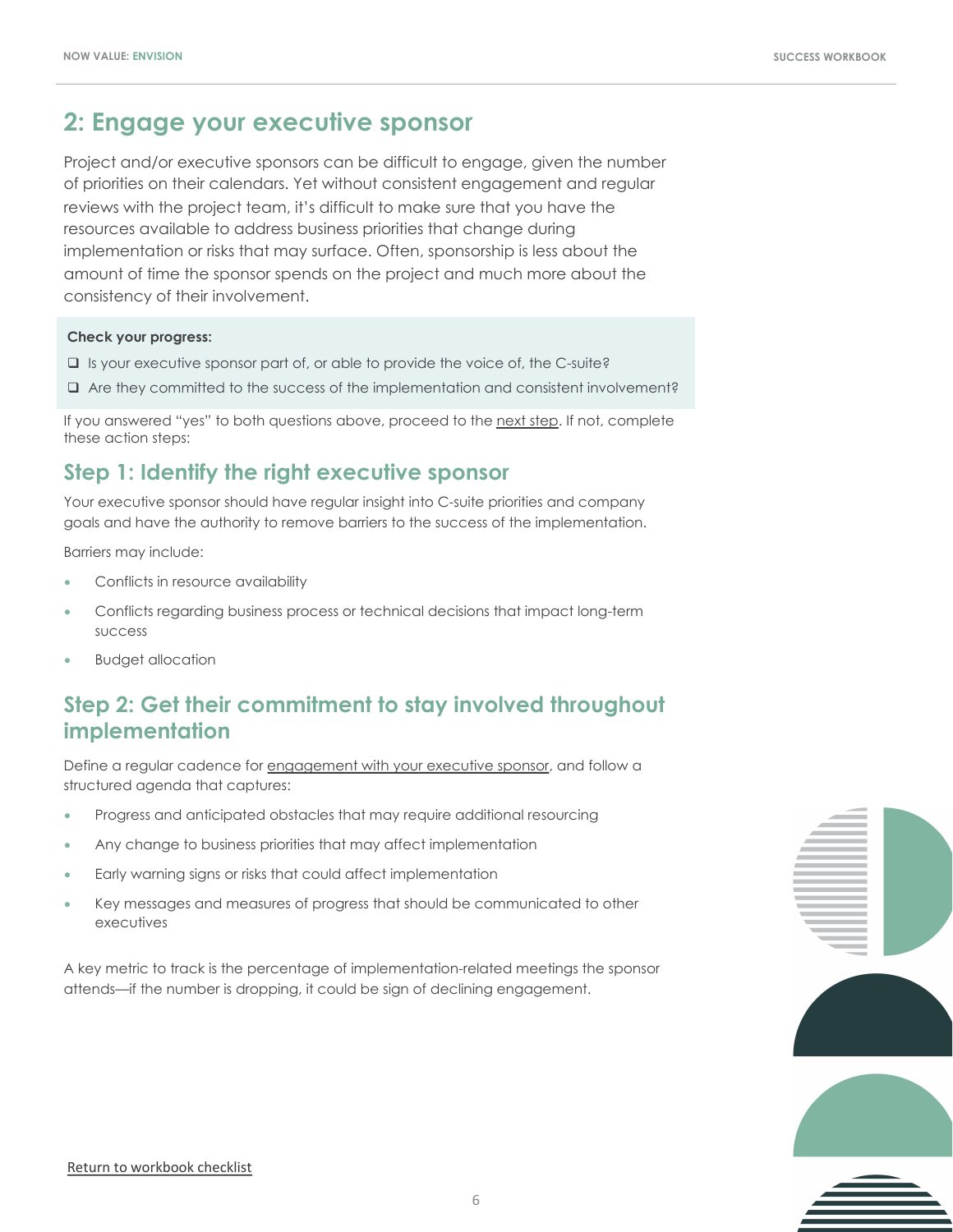### <span id="page-6-0"></span>**3: Engage experienced and certified ServiceNow resources**

Take advantage of the experience of consultants who are familiar with implementation pitfalls and best practices. This limits your organization's overall project risk and can save time and effort for internal staff who may be required to carry out their "day jobs" in addition to supporting implementation.

#### **Check your progress:**

 $\Box$  Have you identified and engaged certified ServiceNow resources with expertise in the products and processes in scope for your implementation?

If you answered "yes" to the question above, proceed to the [next step](#page-7-0). If not, complete these action steps:

### **Step 1: Confirm your source for ServiceNow expertise**

When you implement ServiceNow products, engage experts that have ServiceNow product certifications and relevant process expertise. For example, if you're implementing ServiceNow's Incident Management module, you'll need expertise in incident management as a process and expertise in the capabilities and features of the ServiceNow Incident Management module to make sure processes align with product capabilities.

There are three sources for ServiceNow implementation expertise:

- ServiceNow Expert Services
- ServiceNow certified partners
- Employees within your company that have ServiceNow certifications and implementation experience with the ServiceNow product lines you are implementing

If you're selecting a ServiceNow partner, review partners and consultants with a consistent, successful track record of experience (and references) with organizations similar to yours in size and industry.

Refer to the Customer Success Center resources for [partner selection and management](https://www.servicenow.com/success/playbook/partner-management-guide.html) for additional guidance.



#### **Practitioner insight – Include ServiceNow experts in planning**

Engaging certified ServiceNow experts isn't just for implementation execution—use these experts for planning as well. Resources with ServiceNow implementation experience can give you insight into what to expect and provide critical pre-implementation input such as resource planning, estimating project timelines, testing strategies, setting up the right maintenance team, and more.

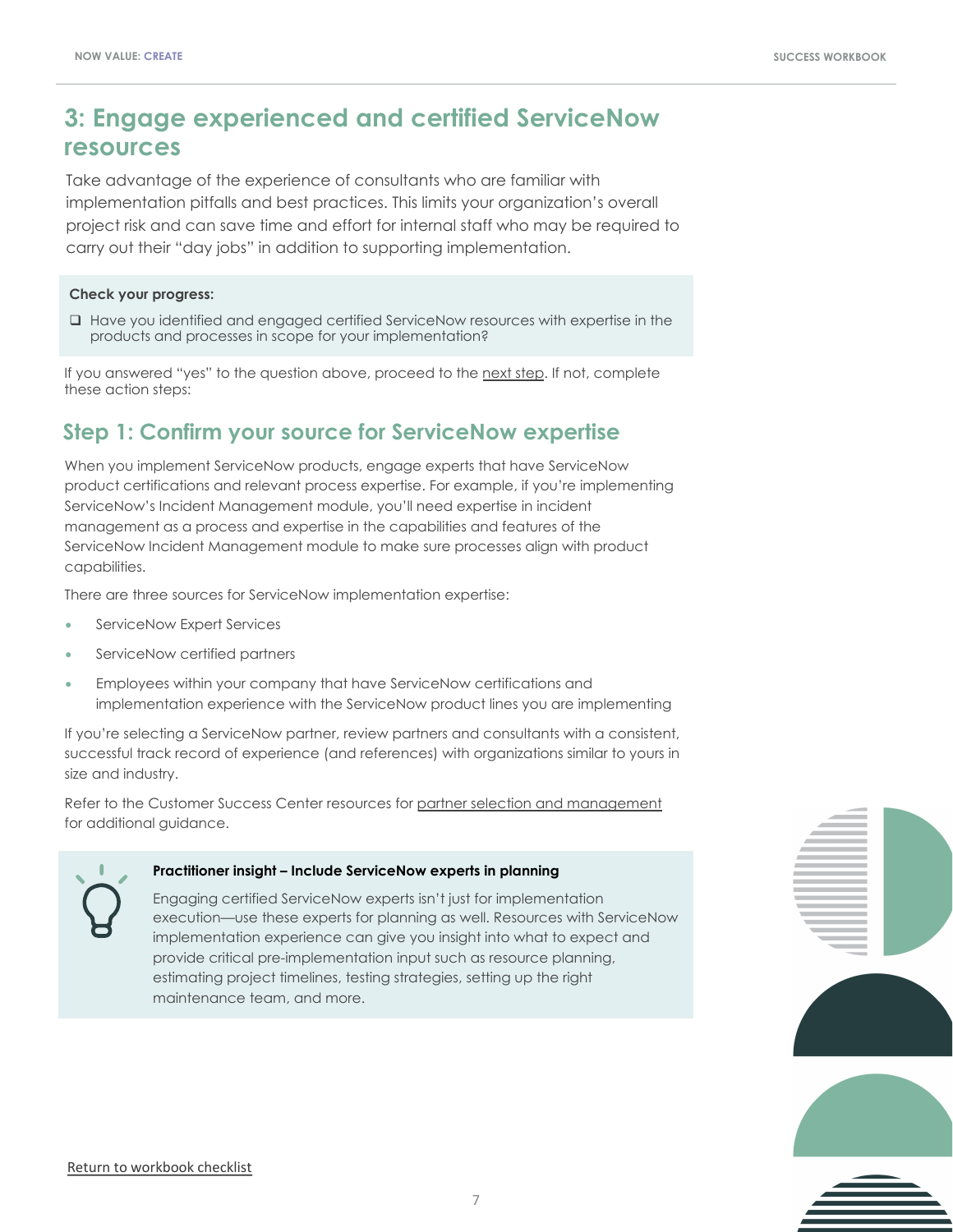### <span id="page-7-0"></span>**4: Define a phased approach**

Whether to take a big bang or phased approach to implementation is a big decision. For most large organizations, or any organization planning an implementation that involves multiple ServiceNow products, a big bang approach can be problematic due to complexity. It can be too much process change and training all at once, which limits effective adoption. A phased approach that incrementally adds functionality typically yields better results.

#### **Check your progress:**

- □ Did you decide to take a phased approach and your phases are planned?
- *or*
- Did you decide to take a big bang approach, but are extensively planning and including ServiceNow experts to mitigate potential risks such as increased complexity and effective adoption?

If you answered "yes" to one of the questions above, proceed to the [next step](#page-12-0). If not, complete these action steps:

### **Step 1: Plan your phases**

Leading organizations define a phased or iterative rollout of functionality that includes:

- An explicit analysis of business and IT capabilities to determine where ServiceNow can deliver the earliest, greatest value to the organization and a clear understanding of the steps required to implement or optimize those capabilities
- An assessment of functionality to roll out that respects end users' and service fulfillers' (such as service desk agents) capacity to absorb it
- A plan to identify and capture lessons learned at each phase of the rollout to improve subsequent phases
- A plan to capture incremental wins that can drive adoption momentum among key populations

Refer to our Customer Success Center resources for [planning a phased approach](https://www.servicenow.com/content/dam/servicenow-assets/public/en-us/doc-type/success/checklist/build-program-plan.pptx) and [how to realize and manage value from your ServiceNow investments](https://www.servicenow.com/success/playbook/value-management-guide.html) for additional details.

Refer to the [appendix](#page-16-0) for examples of phase paths that cascade from specific business outcomes to Now Platform capabilities.



#### **Practitioner insight – Use Now Create to accelerate your implementation**

[Now Create](https://nowlearning.service-now.com/nowcreate) is ServiceNow's repository of methodologies and leading practices to support your implementation. Now Create contains Success Packs for the ServiceNow products you implement. Each contains a detailed project methodology and leading practice assets for use by your implementation team.



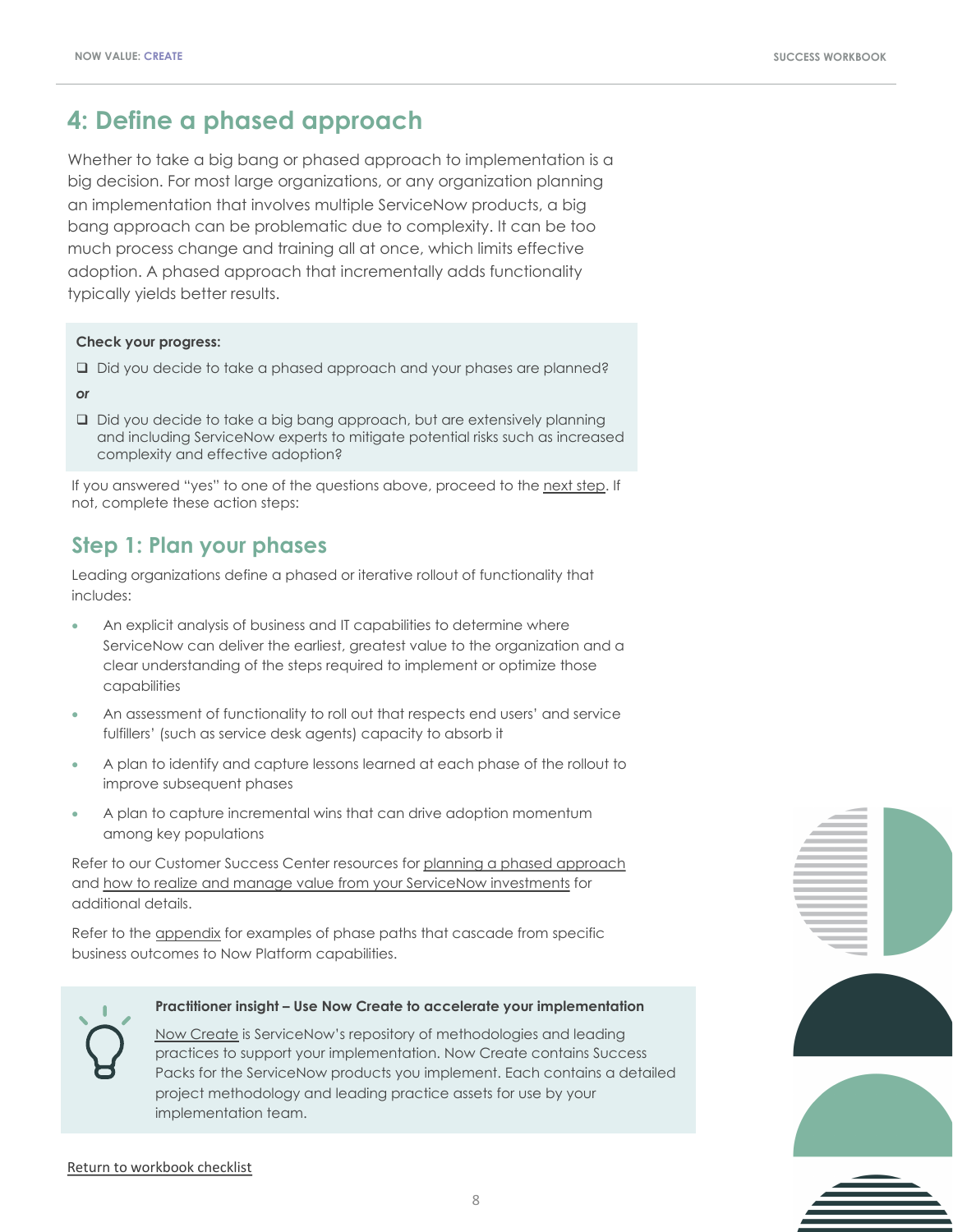### <span id="page-8-0"></span>**5: Plan your foundations**

A strong foundation will reduce the cost of maintaining the platform, provide full use of platform capabilities and make users' adoption of new features and functionality easier.

#### **Check your progress:**

- q Are you committed to sticking to OOTB options as much as possible? Do you have a plan to assess customizations?
- □ Do you have an experienced ServiceNow architect on board to assess your architecture options?
- $\square$  Do you have a plan for mapping as-is to optimized business processes?

If you answered "yes" to all of the questions above, proceed to the [next step.](#page-11-0) If not, complete these action steps:

### **Step 1: Prioritize OOTB options**

It can be tempting to customize functionality, especially as you roll your implementation out across different business units and geographies. While there may be some legitimate requirements for customization (for example, to support compliance), excessive customization can create downstream maintenance costs, increase the testing time required for upgrades, and delay implementation. Implementation—not post implementation—is when you need to set an explicit organizational commitment to making OOTB functionality your standard and to customize only when there is legitimate business need that you've validated at the executive level.

Before implementation begins, work with your executive sponsor to:

- Communicate the importance of sticking to OOTB functionality across different business lines and geographies
- Define the explicit criteria you must meet for customization to be approved and implemented
- Vest the executive sponsor with approval authority for all customizations

Refer to our resources on [business-smart customization](https://www.servicenow.com/success/playbook/innovate-at-scale.html) for additional guidance.

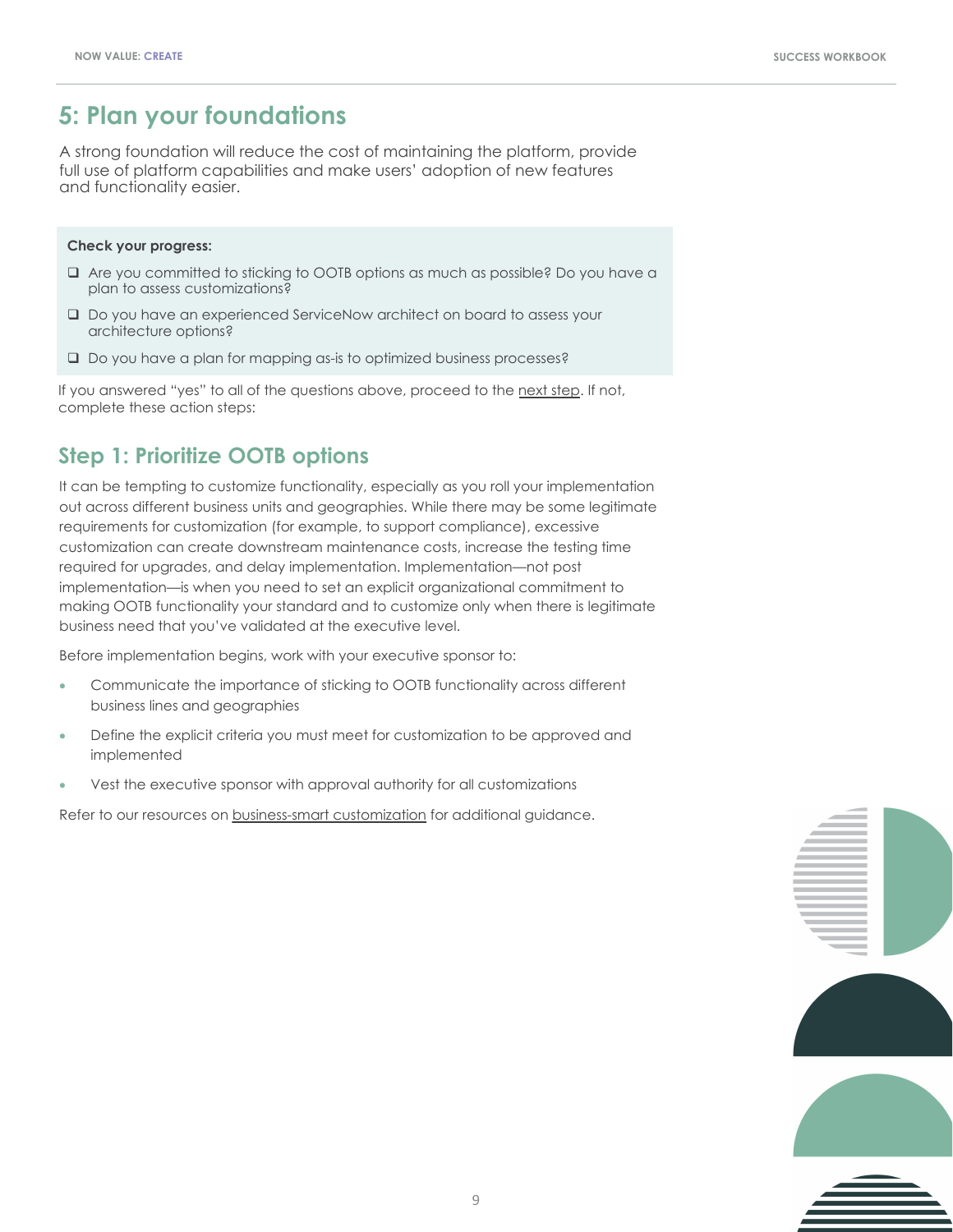### <span id="page-9-0"></span>**Step 2: Weigh architecture options**

The development of your architecture strategy for the Now Platform® should be not be looked at solely through a technical lens but should be driven by your business context and objectives for transformation. Decisions you make with respect to key architecture questions— like whether to pursue a multi- or single-instance approach—should be driven first by relevant business considerations, both in terms of your current situation and future considerations that may affect your Now Platform expansion.

Review our Success Checklist for [planning your architecture, instances, integrations, and data flows](https://www.servicenow.com/content/dam/servicenow-assets/public/en-us/doc-type/success/checklist/architecture-instances-integrations-data-flow-plan.pptx) for additional guidance.

#### **Investing in the right technical foundations – Two examples**

Company A is attempting to pursue service mapping to improve incident resolution without establishing the right technology and data foundations. Top-down service mapping, without appropriate investments in CMDB and discovery can result in service mapping that doesn't necessarily improve resolution. Investing further in these areas might be costly, so decision-makers should be certain that the ROI potential is worth the investment (relative to investment in other capabilities).

Company B has a goal of cost reduction, which it hopes to pursue through continued automation of service desk activities. But it's underinvested in CMDB capabilities, which has caused the return on additional automation investments to be limited in terms of reducing outages or improving its mean time to resolve incidents, many of which require L2 or L3 support staff. After additional analysis, decision-makers determine that the company needs to upgrade its CMDB to improve cost efficiencies—this requires reducing the amount of support needed from L2 and L3 support staff.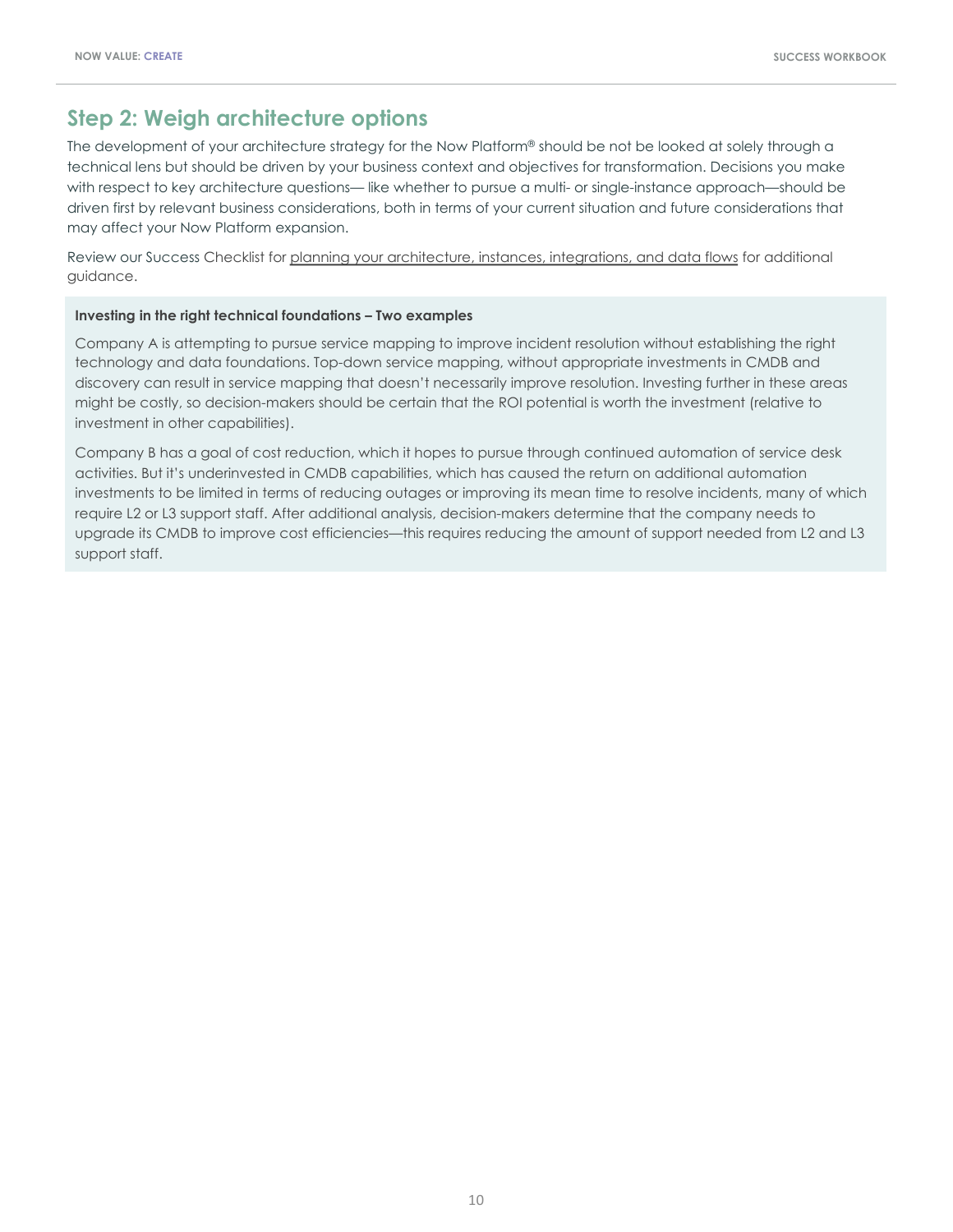### <span id="page-10-0"></span>**Step 3: Map the right process foundations**

Deployment of any ServiceNow capability should ideally start by mapping the as-is and optimized processes or workflows. The goal of process mapping is to identify gaps between as-is and to-be processes that can be translated into requirements and/or user stories for Now Platform implementation.

The as-is state is the baseline for identifying improvement opportunities and for avoiding a lift and shift of bad (or incomplete) processes onto the Now Platform.

Start with a simple set of questions to engage [process managers and owners](https://www.servicenow.com/content/dam/servicenow-assets/public/en-us/doc-type/success/quick-answer/process-owner-manager-difference.pdf):

- What are the key steps involved in this process (or activity)?
- What metrics and KPIs do we use to define the success of this process (or activity)?
- Who are the people involved?
- What tools do we use to support this process (or activity)?
- What information (including metrics) do we collect? How is this information currently managed?

Often improvement opportunities span multiple processes that are required to realize a given business value/outcome. Figure 2 shows a breakdown of the key steps involved in incident management as well as a definition of success.



*Figure 2: Steps in incident management*

Run a process review exercise with process owners, to help define the to-be processes. Teams responsible for a process or set of workflows can use simple tabletop exercises or workshops (ideally using historical data) to answer key questions prior to their Now Platform implementation:

- **What's our current baseline?** This should include a definition and mapping of the process as it's currently understood and practiced by teams, including any gaps, potential redundancies, and definition(s) of terms.
- **Where can we consolidate and streamline handoffs between teams, individuals, and systems?** Any process review should include a thorough review of handoffs to identify points—most typically for approvals—where handoffs have created unnecessary bottlenecks in a process.
- **Where are we collecting unnecessary data?** Focus on forms and data associated with a process to ensure that requirements for unnecessary data are eliminated.
- **Where are we seeing the longest cycle times? Why?** Process or workflow steps with consistently long cycle times are likely steps requiring the most manual effort. These present opportunities for automation.
- **Where do we have gaps in standards adherence?** Tabletop walk-throughs can also highlight process or workflow steps that do not consistently adhere to standards. ITIL for service management is one example. These present opportunities to improve standardization through automation.

The completed process review exercise can help you understand how the Now Platform should be configured as a single system of record that provides far greater value than your current process or system.

Refer to our Success Playbook on [reimagining how you want work processes to flow](https://www.servicenow.com/success/playbook/work-process-flow-guide.html) for additional guidance.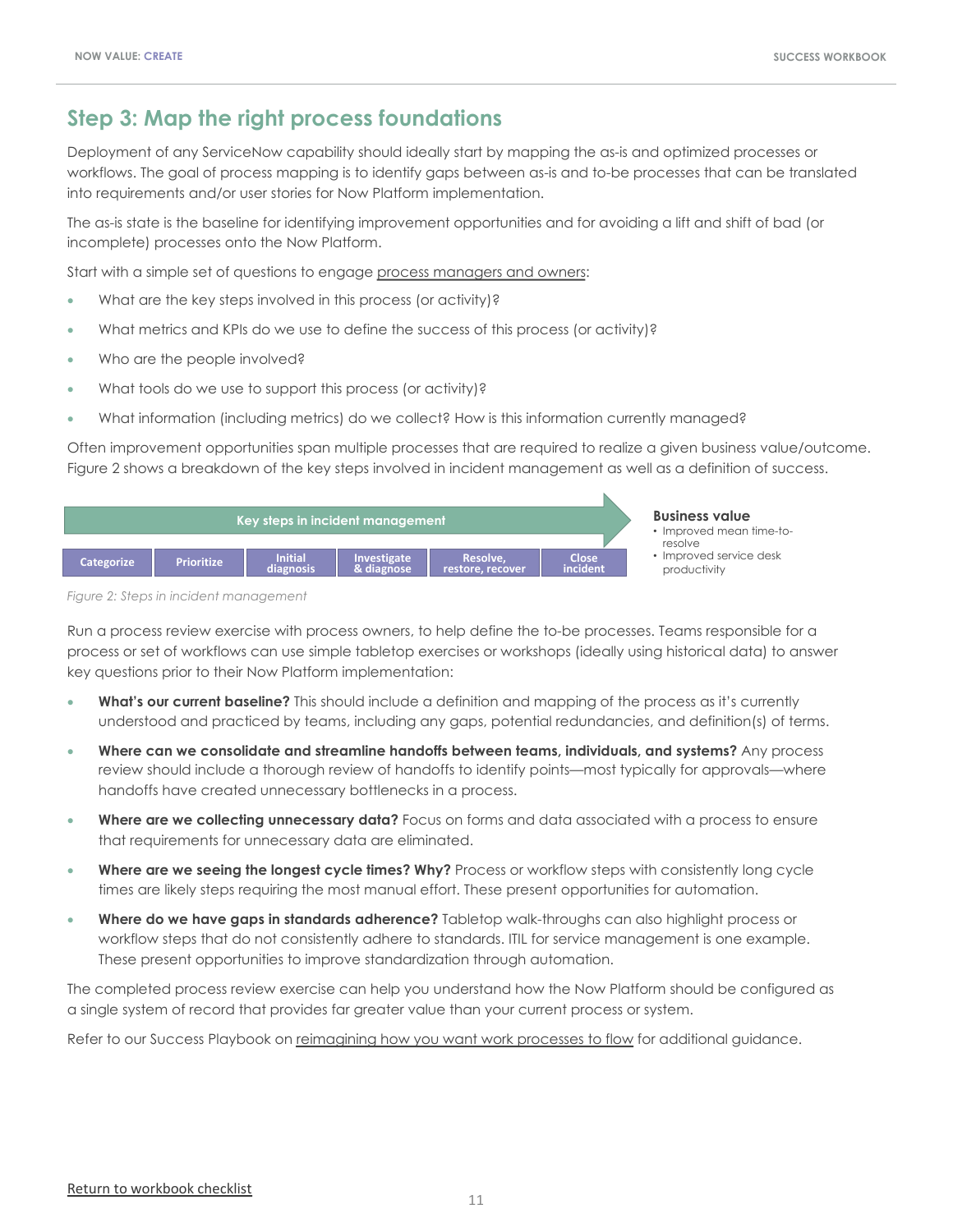### <span id="page-11-0"></span>**6: Train your implementation and maintenance teams in ServiceNow**

Training is often subject to benign neglect in implementation and maintenance. Sometimes it happens at the end of implementation, and sometimes training is delivered lightly and generically rather than comprehensively. But solid technical implementations with inadequate training are a recipe for slow adoption—and a slower path to realizing value.

#### **Check your progress:**

- $\square$  Do you know all of the ServiceNow training options available to you?
- $\Box$  Do you have separate training plans for your implementation team, maintenance team, and end users?

If you answered "yes" to both questions above, proceed to the [next step](#page-14-0). If not, complete these action steps:

### **Step 1: Create a training plan and execute**

Building a team of ServiceNow experts is an ongoing effort, continuing after implementation. Access [Now Learning](https://nowlearning.service-now.com/lxp) for training and certification options.

Document training requirements across technical staff and user groups as you plan your implementation. As you identify these requirements, estimate the level of investment you need to support comprehensive training and certification. Then make sure to communicate this to your executive sponsor and reflect it in your overall implementation budget.

There are three primary groups that will require training plans:

- 1. Your implementation team Your implementation team should include resources who already have ServiceNow certifications and expertise, however there are often internal employees assigned to implementing the Now Platform who will need ServiceNow training. Certification is most important for implementation teams because the process and technical decisions made during implementation will have long term impacts on using, expanding, and getting value from the Now Platform.
- 2. Your maintenance team The resources, usually internal employees, maintaining the Now Platform after go-live may need ServiceNow training. Certification is recommended.
- 3. Your end users Your users should receive training on how to use the Now Platform. This type of training is customized based on how your system is configured. Your internal training team or an external training provider should create custom training and communication plans.

[Refer to our Success Playbook on building an internal team of ServiceNow experts and](https://www.servicenow.com/success/playbook/train-team-internal-experts.html)  training users and Success Checklist on [building a community of champions](https://www.servicenow.com/content/dam/servicenow-assets/public/en-us/doc-type/success/checklist/build-champions.pptx) for additional guidance.

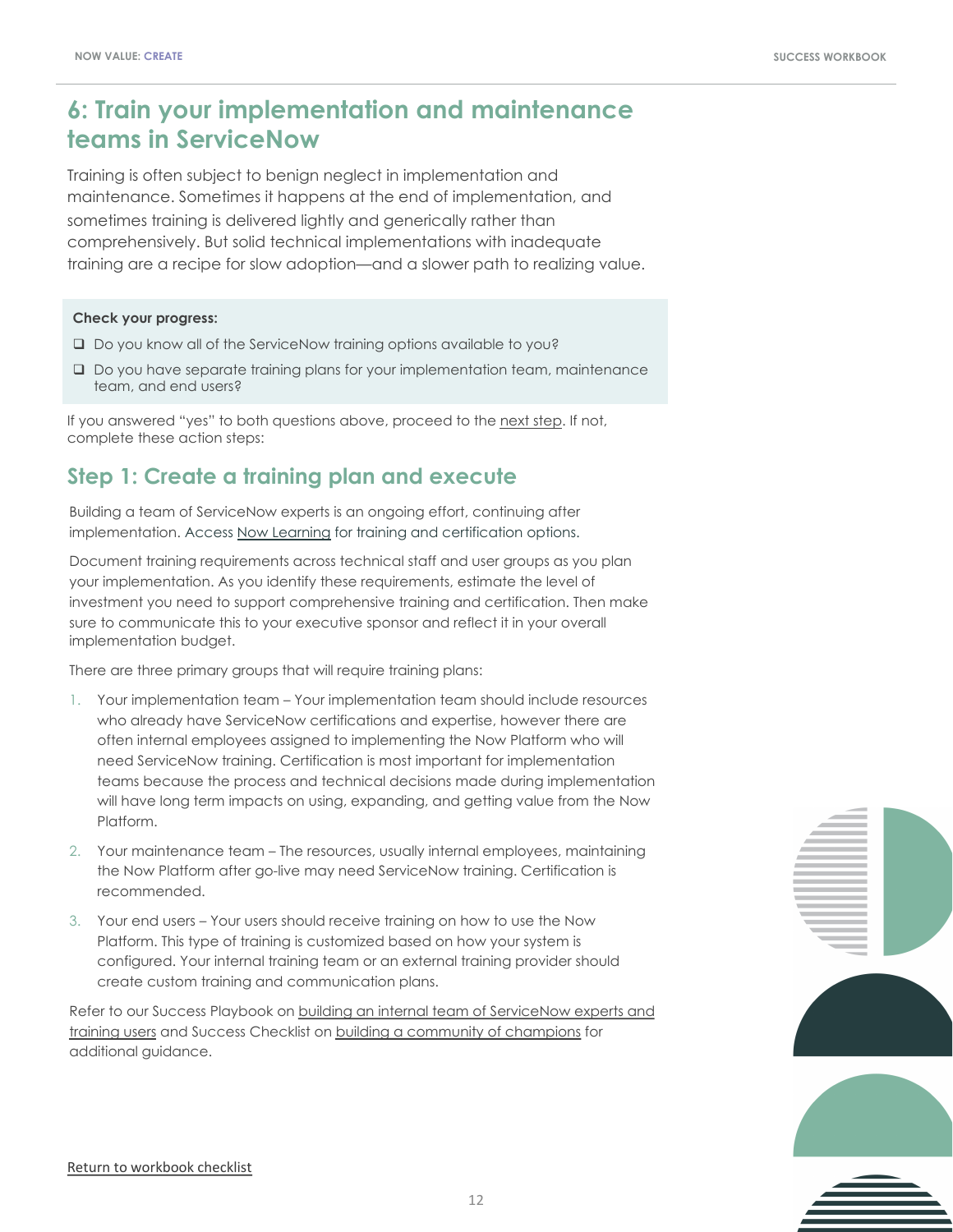### <span id="page-12-0"></span>**7: Support business and technical decisions with value-driven governance**

Your ServiceNow implementation will involve a diverse group of stakeholders including C-level executives funding the process, service owners, and the technical staff responsible for integration and support. It can be easy to lose sight of responsibilities and authorities across these stakeholders, which potentially slows down key decisions as implementation moves forward. The start of implementation should come with clear rules for the road, oriented around the value and outcomes you want to achieve. Create a defined decision model that explicitly identifies who approves different categories of decisions and who is required to be informed or consulted about these decisions.

#### **Check your progress:**

- □ Do you have an existing ServiceNow governance team and structure, with the required roles added for your new implementation?
- □ Do you have a post go-live ServiceNow operating model?

If you answered "yes" to both questions above, proceed to the [next step.](#page-8-0) If not, complete these action steps:

### **Step 1: Build your governance team and structure**

Build a dedicated, dynamic governance process, policies, and team with clearly defined roles and responsibilities. Look beyond technical governance, establishing decision-making authorities for strategy governance and defining strategy governance activities.

Define a responsibility assignment matrix (like a RACI or OARP) and escalation path for:

- Strategic decisions, like those related to budget approvals or team resourcing
- Business decisions related to implementation, like process configuration and demand management
- Technical decisions, like those related to integration or security protocols

Here are some examples of key decisions you need to make in your implementation:

- Priority of business outcomes and related decisions
- Priority of projects, enhancements, and related decisions
- Decisions on how value will be measured
- Program/project budget and timeline decisions
- Administration and operations (BAU) decisions
- Go-live quality, and go-live readiness decisions
- Dispositioning demand, backlog, and changes decisions
- The solution's organizational, functional, service/process, and data architecture decisions
- The solution's security model decisions
- The solution's rollout schedule and upgrade decisions
- Training and communication decisions
- Acceptance (outcomes and solution) criteria decisions

Refer to our Customer Success Center resources for creating and operating [ServiceNow governance](https://www.servicenow.com/success/playbook/governance-process-policies-team.html) for additional guidance.

[Return to workbook checklist](#page-2-0)

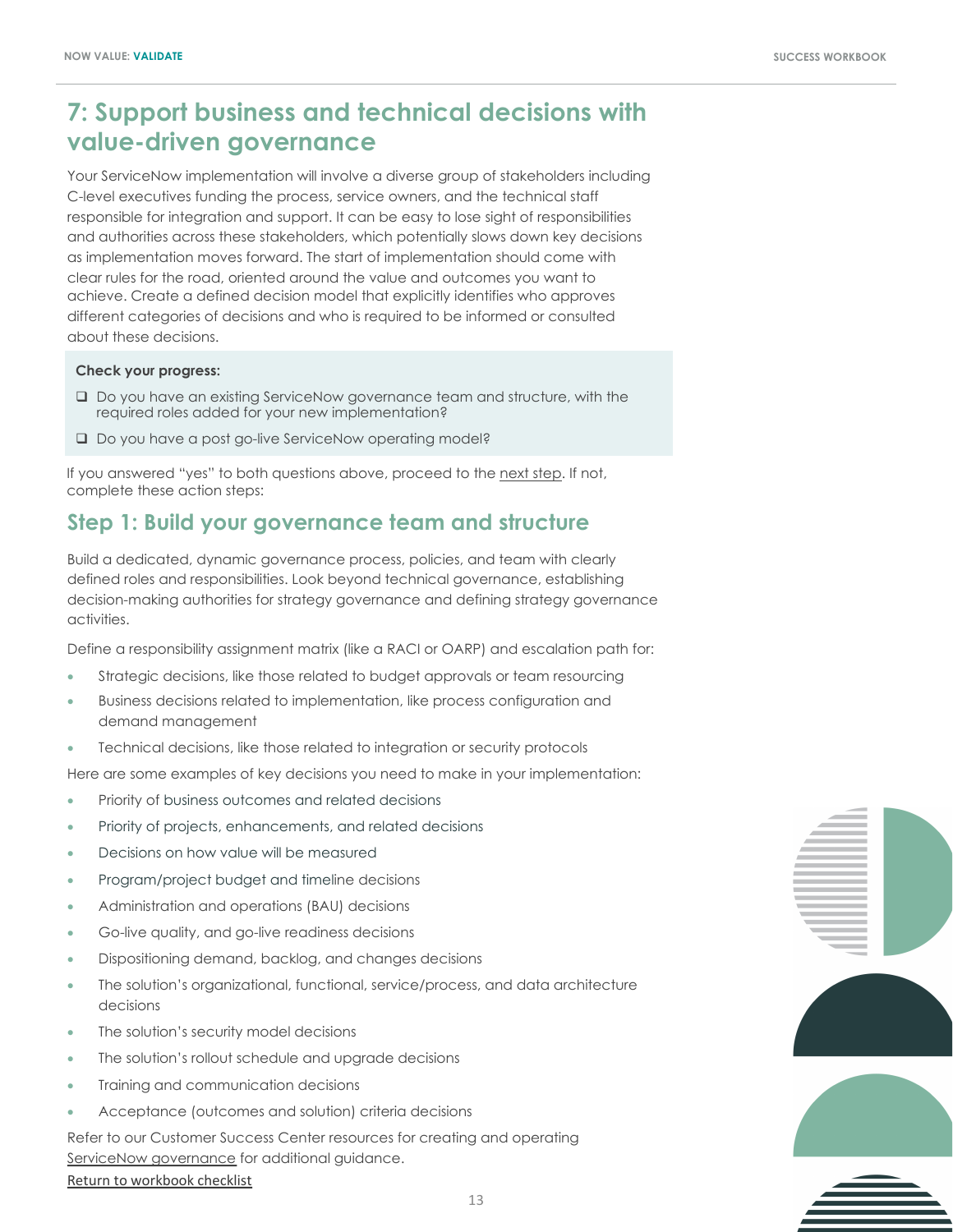### <span id="page-13-0"></span>**Step 2: Determine your ServiceNow operating model**

A ServiceNow operating model defines how the Now Platform delivers the digital workflows that create value and support your business strategy. If the Now Platform is your engine for digital transformation, think of your operating model as how you run that engine. It should define how work gets done on the Now Platform, by describing:

- How you'll envision, evaluate, and prioritize opportunities to digitize workflow
- How you'll create, deliver, and drive adoption of digital workflows in response to demand
- How different parts of your organization come together to conduct the work
- How you'll measure the value you deliver, and communicate your success

Keep your operating model definition simple and flexible. Its components—demand management, your team structure, metrics, and communication strategy—should be able to evolve with your business. Your operating model should be demand driven. The key to scale is to review how rapidly your operating model can meet business demands, and note where you need to adjust your processes, team, or communications to respond faster.

Refer to our Success Playbook on [defining your ServiceNow operating model](https://www.servicenow.com/content/dam/servicenow-assets/public/en-us/doc-type/success/insight/define-operating-model.pdf) for further guidance.

#### **What's the difference between my strategy, an operating model, and governance?**

Your **strategy** describes what you'll do in terms of both:

- Business outcomes and the value you plan to capture
- The ServiceNow workflows you'll implement to realize outcomes and value

Make sure your executive sponsor and team or your Center of Excellence and Innovation leader sets and approves the strategy.

Your **operating model** shows how you'll realize your business outcomes. It describes the capabilities you need to create and deliver value, using the digital workflows you implement on the Now Platform and how different parts of your organization operate and interact to support these capabilities.

**Governance** provides the rulebook that sets the constraints and boundaries that determine how your operating model performs. Good governance defines how decisions are made in your operating model, and who has the authority to make them. Your governance rulebook can change to adapt to changes in strategy, changes in technology (such as using cloud technology), or changes in your regulatory environment.

#### **Let's illustrate this difference using a hypothetical pharmaceutical company.**

Alpha Company has organized based on four major capabilities: R&D, manufacturing, sales and distribution, and marketing. These are supported by shared services including finance, IT, HR, legal, and other services. Alpha's strategy is to improve its time to market and operating efficiencies. The shared services organization uses ServiceNow capabilities to digitize and automate workflows, creating value by improving key metrics reflecting the company's business strategy. The operating model shows how the ServiceNow team prioritizes, evaluates, and manages demand, delivers digital workflows in collaboration with process and service owners, encourages employees to shift to more efficient ways of working, and ultimately creates value for Alpha Company. The governance model states that the operating model delivers value within the constraints set by Alpha's business strategy and environment. Imagine an (extreme) example in which the business focus on time-to-market pushes Alpha to ignore regulatory standards. This would not violate the operating model, but it would violate governance and would not be allowed. In short, your operating model is your framework for creating value. Your governance model ensures your operating model works within the constraints of your business strategy and environment. You need both working hand in hand for a sustainable and competitive strategy.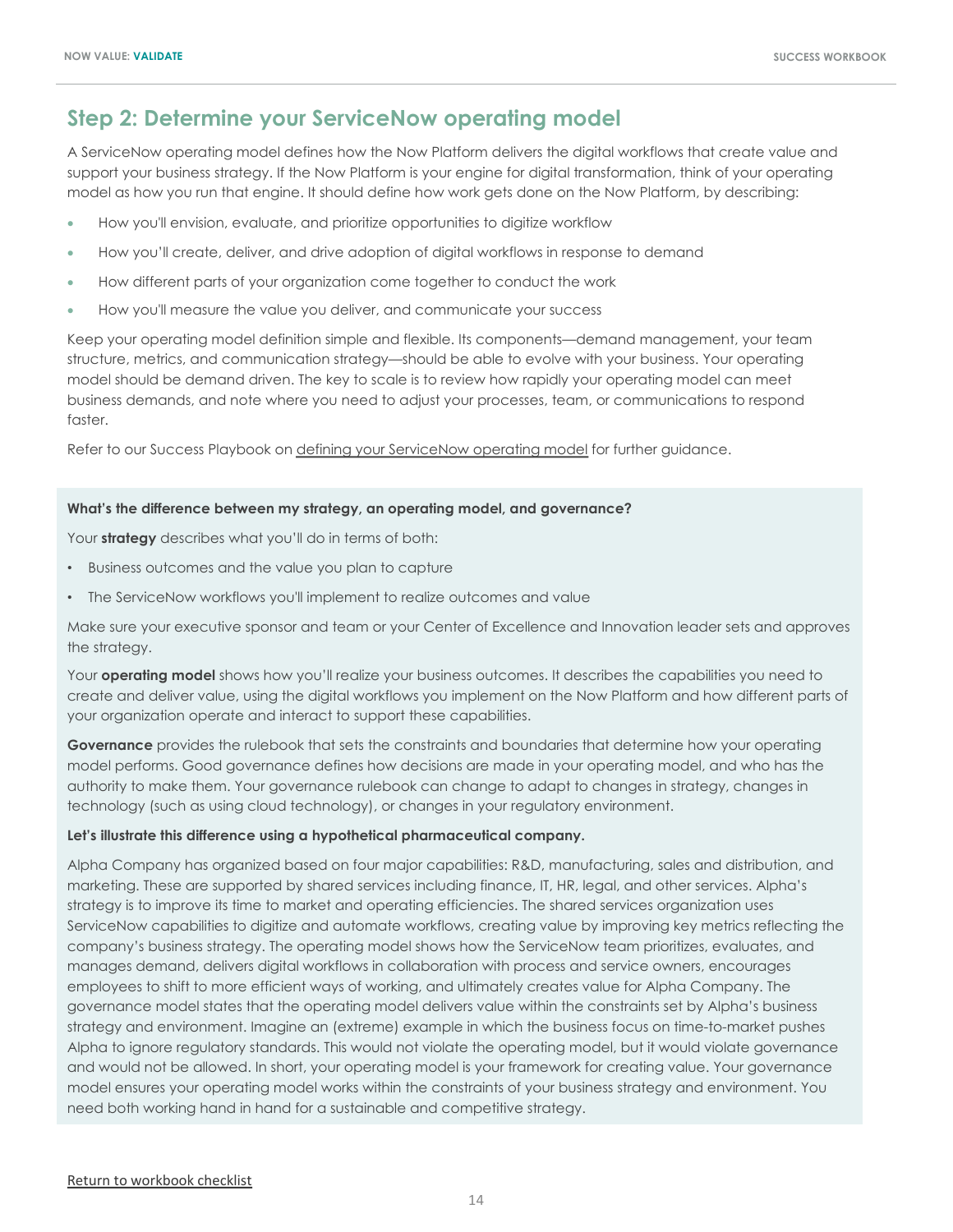### <span id="page-14-0"></span>**8: Create plans for change management, communication, and championship**

Your ServiceNow implementation will change how people work for the better—but even positive change can meet with confusion, inertia, and resistance, which will delay adoption as well as the value you want from your implementation. Instead, accompany your implementation with specific organizational change management plans that aren't generic or purely focused on top-down messaging. Leading organizations make sure that organizational change management provides the resources for teams to make themselves confident co-creators and champions for change.

#### **Check your progress:**

- $\Box$  Do you have a plan and a budget for change that includes enablement training and thorough communications?
- $\square$  Is the plan and budget reviewed and approved by all related groups, such as an internal training team, corporate communications, and leadership of the teams using the platform?
- $\Box$  Do you have a championship program in place, to support adoption and expansion of the Now Platform?

If you answered yes to both questions above, you are finished with the last step. If not, complete these action steps:

### **Step 1: Establish a strategy for change management**

Make sure that your plan and budget includes time and support for the teams most affected by the change to play a role in cocreating the change, whether in terms of workshops that elicit their voice in process change or through other mechanisms that address their most critical points of concern. Then invest in demonstration and training activities that make teams confident they can navigate ServiceNow and provide key peer influencers with the materials that allow them to effectively champion change across the organization.

Change management activities include:

- Preparing to manage organizational change
- Researching your organizational change context
- Documenting organizational change plans
- Executing the organizational change
- Enabling an ongoing OCM function

Refer to our Customer Success resources for [OCM planning](https://www.servicenow.com/success/playbook/change-management-plan-guide.html) to get started.



#### [Return to workbook checklist](#page-2-0)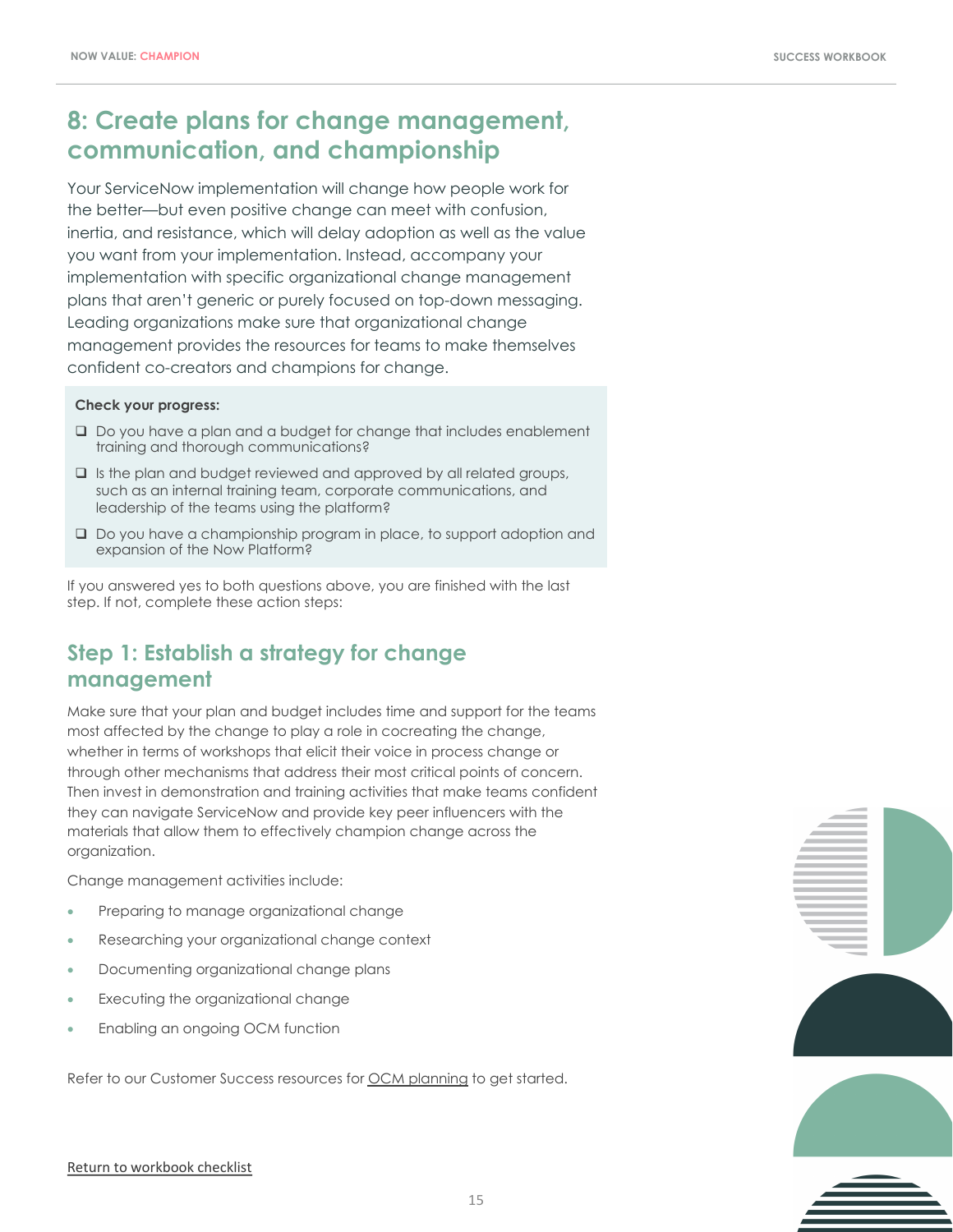### <span id="page-15-0"></span>**Step 2: Establish a strategy for championship**

Champions are influential stakeholders who help build, grow, and sustain your ServiceNow implementation by engaging potential users, evangelizing the benefits of the Now Platform, and identifying opportunities and use cases for platform expansion and growth. To launch a successful championship strategy, you should:

- Define the role, responsibilities, and characteristics of your champions
- Recruit, identify, and select your champions
- Make sure your champions have the right resources and training to support your efforts
- Build a community among your champions to share best practices and expand use of the Now Platform across the enterprise

You need to have champions at different altitudes in the organization. At a line level, your champions can help drive adoption among employees. At an executive level, your champions can help spot opportunities (and build business cases) to expand use of the Now Platform.

[For additional guidance, review our Success Checklist for building a](https://www.servicenow.com/content/dam/servicenow-assets/public/en-us/doc-type/success/checklist/build-champions.pptx)  community of champions [and our Success Playbook for building](https://www.servicenow.com/success/playbook/build-support-for-transformation.html) organizational support.

© 2021 ServiceNow, Inc. All rights reserved. ServiceNow, the ServiceNow logo, Now, Now Platform, and other ServiceNow marks are trademarks and/or registered trademarks of ServiceNow, Inc. in the United States and/or other countries. Other company and product names may be trademarks of the respective companies with which they are associated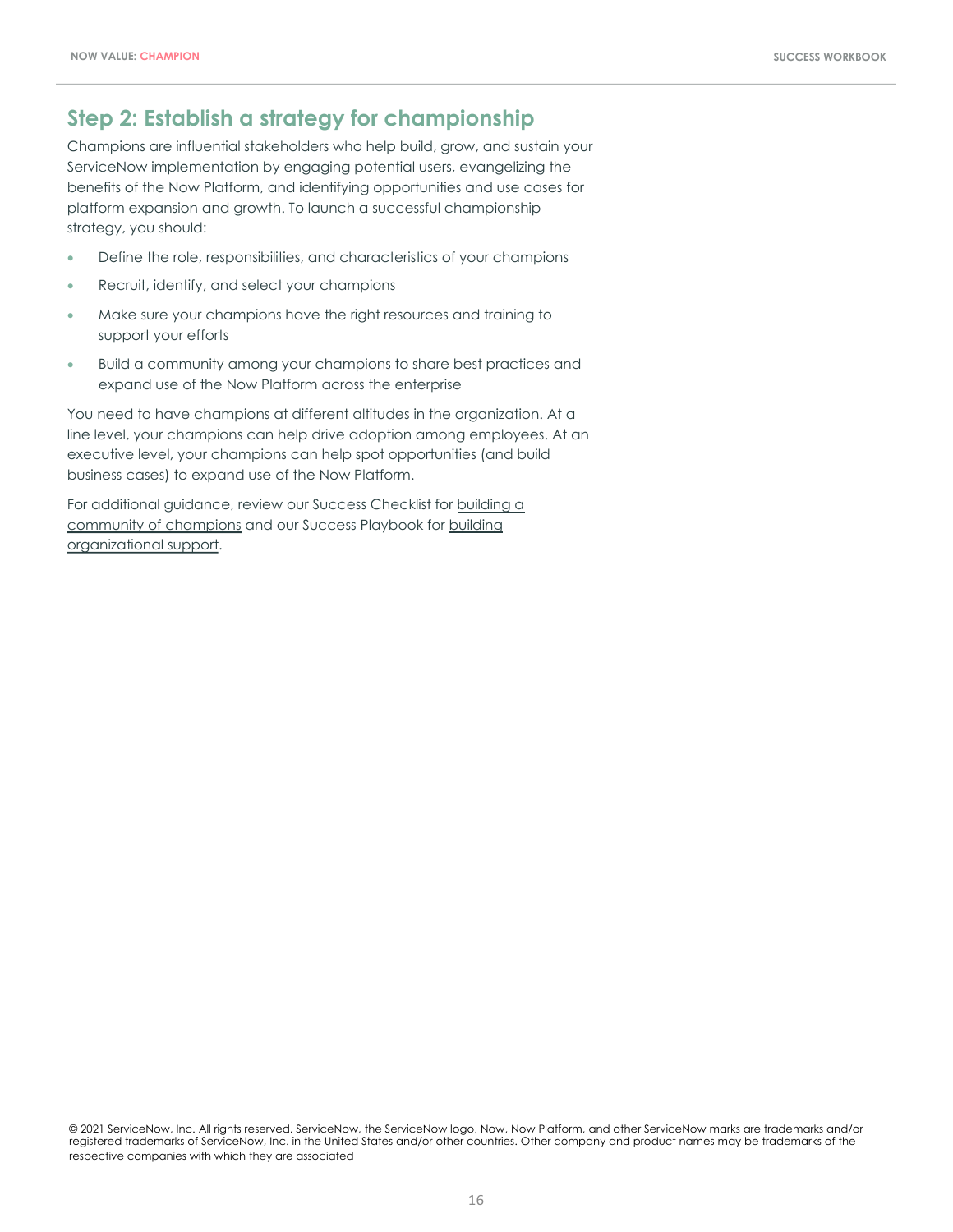## <span id="page-16-0"></span>**Appendix**

The tables below provide additional phase paths that cascade from specific business outcomes to Now Platform capabilities.

| <b>Business outcome:</b> Modernize IT service management      |                                                                                                                                                                                                                                                                                                                                                                                                                                                                                                                                                                                                                                                     |                                                                                                                                                                                                                                                                                                        |                                                                                                                             |
|---------------------------------------------------------------|-----------------------------------------------------------------------------------------------------------------------------------------------------------------------------------------------------------------------------------------------------------------------------------------------------------------------------------------------------------------------------------------------------------------------------------------------------------------------------------------------------------------------------------------------------------------------------------------------------------------------------------------------------|--------------------------------------------------------------------------------------------------------------------------------------------------------------------------------------------------------------------------------------------------------------------------------------------------------|-----------------------------------------------------------------------------------------------------------------------------|
| Implementation plan and actions to realize value              |                                                                                                                                                                                                                                                                                                                                                                                                                                                                                                                                                                                                                                                     | <b>ServiceNow capabilities by</b><br>phase of implementation                                                                                                                                                                                                                                           | <b>Value metrics</b>                                                                                                        |
| Phase 1 - Modernize                                           |                                                                                                                                                                                                                                                                                                                                                                                                                                                                                                                                                                                                                                                     | Incident management<br>$\bullet$                                                                                                                                                                                                                                                                       | Reduction in<br>$\bullet$                                                                                                   |
| 1.                                                            | Simplify your current approach:                                                                                                                                                                                                                                                                                                                                                                                                                                                                                                                                                                                                                     | Change management<br>$\bullet$                                                                                                                                                                                                                                                                         | incidents caused by                                                                                                         |
| $\bullet$<br>$\bullet$<br>$\bullet$<br>$\bullet$<br>$\bullet$ | Define your current baseline and expected outcomes<br>for IT service management.<br>Roadmap your migration strategy from your current<br>process and toolset(s) to the Now Platform.<br>Assess the quality and scope of your current<br>configuration data.<br>Determine your operational reporting requirements.<br>Identify your highest-value and most common ITSM<br>requests.<br>Identify the "most needed" knowledge articles.<br>2. Standardize your approach:<br>(Re)design your CMDB, including scope of data, and<br>populate.<br>Consolidate processes and implement.<br>Build initial report library.<br>Build initial request catalog. | Configuration (CMDB)<br>management<br>SLA management<br>$\bullet$<br>Reporting<br>$\bullet$<br>Knowledge management<br>Notification management<br>$\bullet$<br><b>Business rule management</b><br>$\bullet$<br>Workflow management<br>$\bullet$<br>Request fulfillment<br>Service catalog<br>$\bullet$ | changes<br>Reduction in number<br>of touch points to<br>manage incidents or<br>requests<br>Improved delivery of<br>requests |
|                                                               | Define minimum viable set of integrations.                                                                                                                                                                                                                                                                                                                                                                                                                                                                                                                                                                                                          |                                                                                                                                                                                                                                                                                                        |                                                                                                                             |
|                                                               | Build knowledge base for process users.<br><b>Phase 2 - Transform</b>                                                                                                                                                                                                                                                                                                                                                                                                                                                                                                                                                                               | Problem management<br>$\bullet$                                                                                                                                                                                                                                                                        |                                                                                                                             |
|                                                               | 1. Build self-service:                                                                                                                                                                                                                                                                                                                                                                                                                                                                                                                                                                                                                              | Release management<br>$\bullet$                                                                                                                                                                                                                                                                        |                                                                                                                             |
| $\bullet$<br>۰<br>$\bullet$<br>2.<br>$\bullet$<br>$\bullet$   | Identify steps needed to promote self-service adoption.<br>Expand service catalog to reflect customer needs.<br>Build self-service knowledge.<br>Identify requirements for management analytics.<br>Build management and executive dashboards.<br>Improve automation:<br>Map current release management processes and touch<br>points with development and/or PMO teams.<br>Identify automation opportunities, and (re)design an<br>integrated release management process with<br>development and/or PMO teams.<br>Extend the existing CMDB to support asset management.<br>Deploy Orchestration and Discovery tools.                               | Asset management<br>$\bullet$<br><b>Discovery</b><br>$\bullet$<br>Orchestration<br>Collaboration                                                                                                                                                                                                       |                                                                                                                             |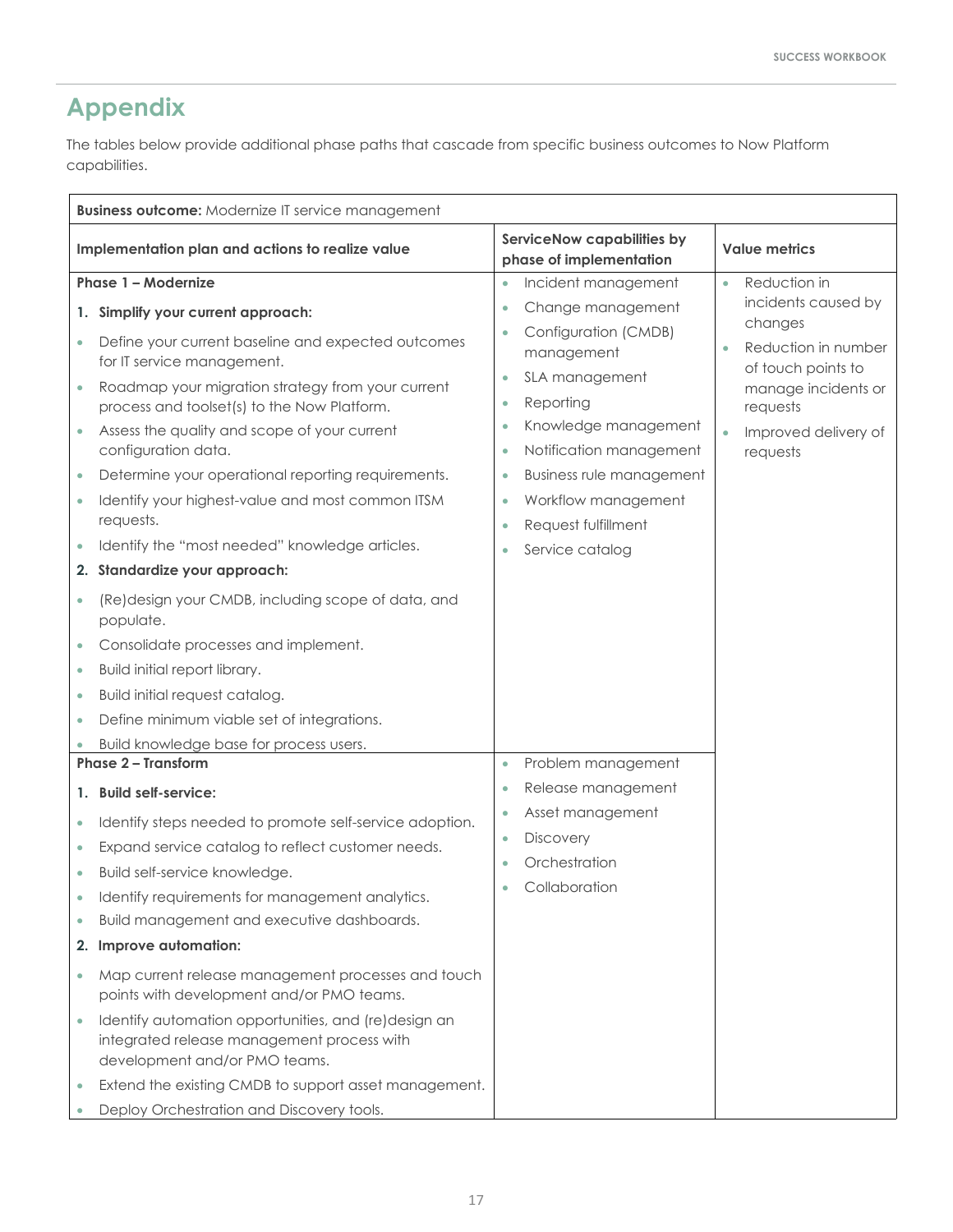| Implementation plan and actions to realize value<br>phase of implementation<br>Phase 1 - Modernize<br>$\bullet$<br>1. Collect and inventory all applications, demand, and<br>projects:                                                                                                                                                                                                                                                                                                                                                                                                                                                       | <b>ServiceNow capabilities by</b><br>Incident management<br>Change management<br>Configuration (CMDB)                | <b>Value metrics</b><br>Reduction/<br>$\bullet$<br>rationalization of<br>applications under                                                        |
|----------------------------------------------------------------------------------------------------------------------------------------------------------------------------------------------------------------------------------------------------------------------------------------------------------------------------------------------------------------------------------------------------------------------------------------------------------------------------------------------------------------------------------------------------------------------------------------------------------------------------------------------|----------------------------------------------------------------------------------------------------------------------|----------------------------------------------------------------------------------------------------------------------------------------------------|
|                                                                                                                                                                                                                                                                                                                                                                                                                                                                                                                                                                                                                                              |                                                                                                                      |                                                                                                                                                    |
|                                                                                                                                                                                                                                                                                                                                                                                                                                                                                                                                                                                                                                              |                                                                                                                      |                                                                                                                                                    |
| management<br>Define attributes related to cost, ROI, and relevance to<br>SLA management<br>$\bullet$<br>business capabilities and/or objectives.<br>Reporting<br>$\bullet$<br>Categorize inventories in business-relevant terms.<br>$\bullet$<br>2. Align with the voice of the customer through ideation and<br>Request fulfillment<br>price models:<br>Use price models to determine cost/value breakeven<br>Service portal<br>$\bullet$<br>$\bullet$<br>across applications and projects.<br>Use voice of customer exercises to understand demand<br>$\bullet$<br>in terms of "natural units of consumption."<br>$\bullet$<br>management | Performance analytics<br>Demand management<br>Financial management<br>Application portfolio<br>Project and portfolio | management<br>Reduction in<br>demand cycle time<br>Reduced cycle time<br>for budget/project<br>portfolio planning<br>Reduced project<br>cycle time |
| management<br>Phase 2 - Transform<br>$\bullet$                                                                                                                                                                                                                                                                                                                                                                                                                                                                                                                                                                                               | Problem management                                                                                                   |                                                                                                                                                    |
| $\bullet$<br>1. Execute with agility:                                                                                                                                                                                                                                                                                                                                                                                                                                                                                                                                                                                                        | Release management                                                                                                   |                                                                                                                                                    |
| $\bullet$<br>Use the Now Platform to manage delivery of projects<br>$\bullet$<br>$\bullet$<br>from end to end.                                                                                                                                                                                                                                                                                                                                                                                                                                                                                                                               | Asset management<br>Resource management                                                                              |                                                                                                                                                    |
| Create meaningful application categories (e.g., by value<br>$\bullet$<br>ó<br>delivered, or associated service).                                                                                                                                                                                                                                                                                                                                                                                                                                                                                                                             | Agile development<br>Test management                                                                                 |                                                                                                                                                    |
| $\bullet$<br>Start using the Now Platform to make service-aware<br>$\bullet$<br>planning decisions.                                                                                                                                                                                                                                                                                                                                                                                                                                                                                                                                          | Knowledge management<br>Notification management                                                                      |                                                                                                                                                    |
| <b>Business rules</b><br>2. Deliver business-driven value:<br>management                                                                                                                                                                                                                                                                                                                                                                                                                                                                                                                                                                     |                                                                                                                      |                                                                                                                                                    |
| Align application and project portfolios and budgets with<br>$\bullet$<br>$\bullet$<br>enterprise and line-of-business strategy.<br>Collaboration<br>$\bullet$                                                                                                                                                                                                                                                                                                                                                                                                                                                                               | Workflow management                                                                                                  |                                                                                                                                                    |
| Deliver and measure value-focused IT services.<br>Time tracking<br>$\bullet$<br>Service catalog<br>$\bullet$                                                                                                                                                                                                                                                                                                                                                                                                                                                                                                                                 | On-call management                                                                                                   |                                                                                                                                                    |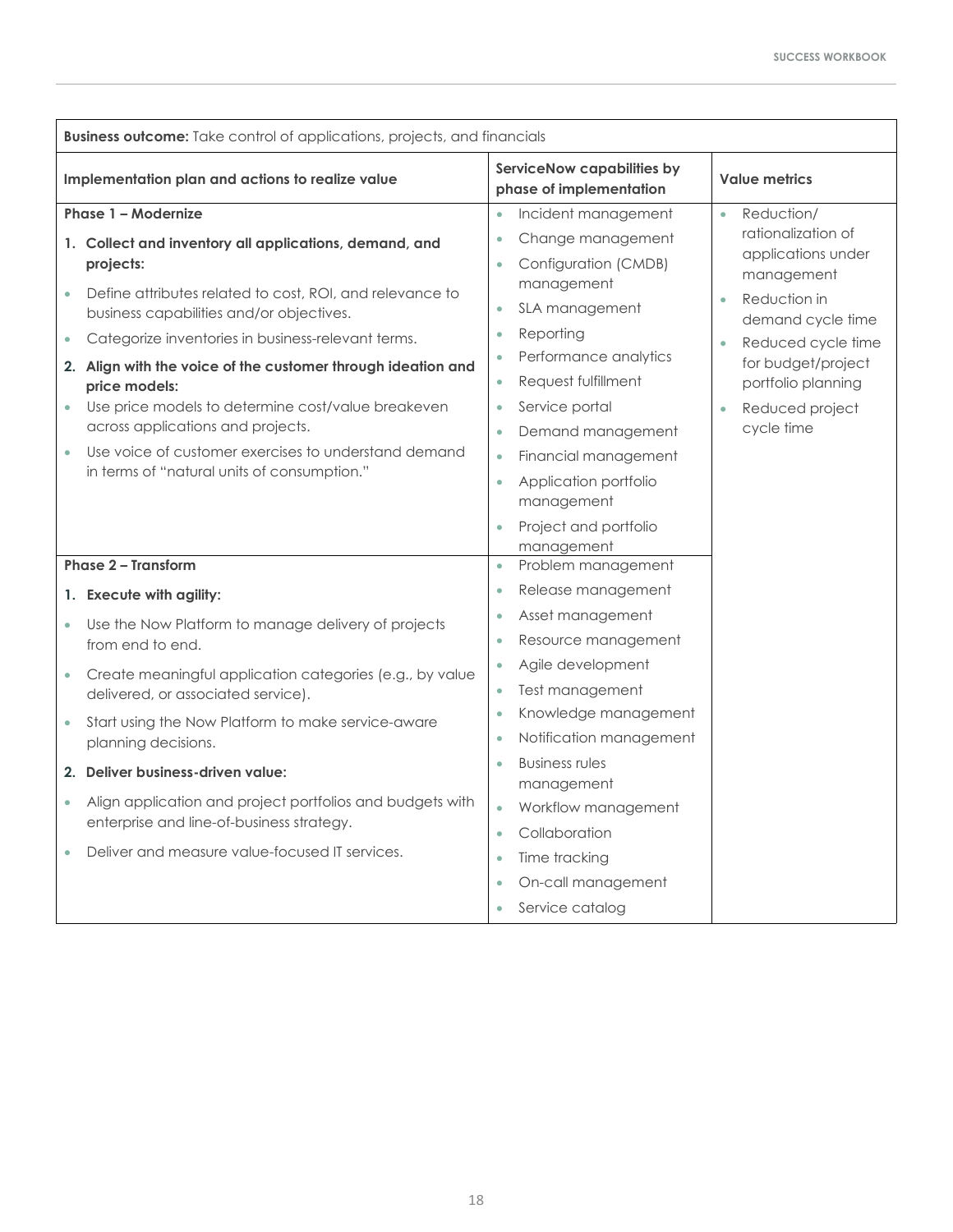| <b>Business outcome:</b> Eliminate service outages                                                                                                                                                                                                                                                                                                                                                                                                                                                                                                                                             |                                                                                                                                                                                                                                                                                                                                                                                                   |                                                                                                                                                                                                       |  |
|------------------------------------------------------------------------------------------------------------------------------------------------------------------------------------------------------------------------------------------------------------------------------------------------------------------------------------------------------------------------------------------------------------------------------------------------------------------------------------------------------------------------------------------------------------------------------------------------|---------------------------------------------------------------------------------------------------------------------------------------------------------------------------------------------------------------------------------------------------------------------------------------------------------------------------------------------------------------------------------------------------|-------------------------------------------------------------------------------------------------------------------------------------------------------------------------------------------------------|--|
| Implementation plan and actions to realize value                                                                                                                                                                                                                                                                                                                                                                                                                                                                                                                                               | ServiceNow capabilities by<br>phase of implementation                                                                                                                                                                                                                                                                                                                                             | <b>Value metrics</b>                                                                                                                                                                                  |  |
| Phase 1 - Modernize<br>Define critical services:<br>$\mathbf{1}$ .<br>Define your current service portfolio/taxonomy.<br>$\bullet$<br>Define SLA commitments for top applications.<br>$\bullet$<br>Define the current scope of your CMDB.<br>$\bullet$<br>Prioritize critical applications for service mapping.<br>$\bullet$<br><b>Discover data availability:</b><br>2.<br>Populate CMDB as needed to include reconciliation and<br>$\bullet$<br>normalization of configuration items.<br>Define processes and controls to update the CMDB.<br>$\bullet$<br>Map critical services in the CMDB | Problem management<br>$\bullet$<br>Change management<br>$\bullet$<br>Configuration (CMDB)<br>$\bullet$<br>management<br><b>Discovery</b><br>$\bullet$<br>Service mapping<br>$\bullet$<br>Reporting<br>$\bullet$<br>Knowledge management<br>$\bullet$<br>Collaboration<br>$\bullet$<br>Notification management<br>$\bullet$<br>On-call management<br>$\bullet$<br>Workflow management<br>$\bullet$ | Reduction in<br>$\bullet$<br>incidents related to<br>changes<br>Reduction in change<br>planning time<br>Decrease in<br>incidents<br>Decrease in outage<br><b>MTTR</b><br>Decrease in major<br>outages |  |
| <b>Phase 2 - Transform</b><br>Consume service monitoring data:<br>1.<br>Create connections to third-party monitoring tools.<br>٠<br>Ingest metrics and events and map them to configuration<br>$\bullet$<br>items and services.                                                                                                                                                                                                                                                                                                                                                                | Event management<br>$\bullet$<br>Service portal<br>$\bullet$<br>Mobile<br>$\bullet$<br>Performance analytics                                                                                                                                                                                                                                                                                      |                                                                                                                                                                                                       |  |
| 2. Measure service health and react:<br>Build service health dashboards, using "out of the box"<br>$\bullet$<br>health dashboards and reports where feasible.<br>Define KPIs and thresholds for health monitoring.<br>$\bullet$<br>Define alerts and notification groups.<br>$\bullet$<br>Define standard remediation actions, triggers, and<br>$\bullet$<br>workflows.<br>Create automated process scripts to orchestrate<br>remediation.                                                                                                                                                     |                                                                                                                                                                                                                                                                                                                                                                                                   |                                                                                                                                                                                                       |  |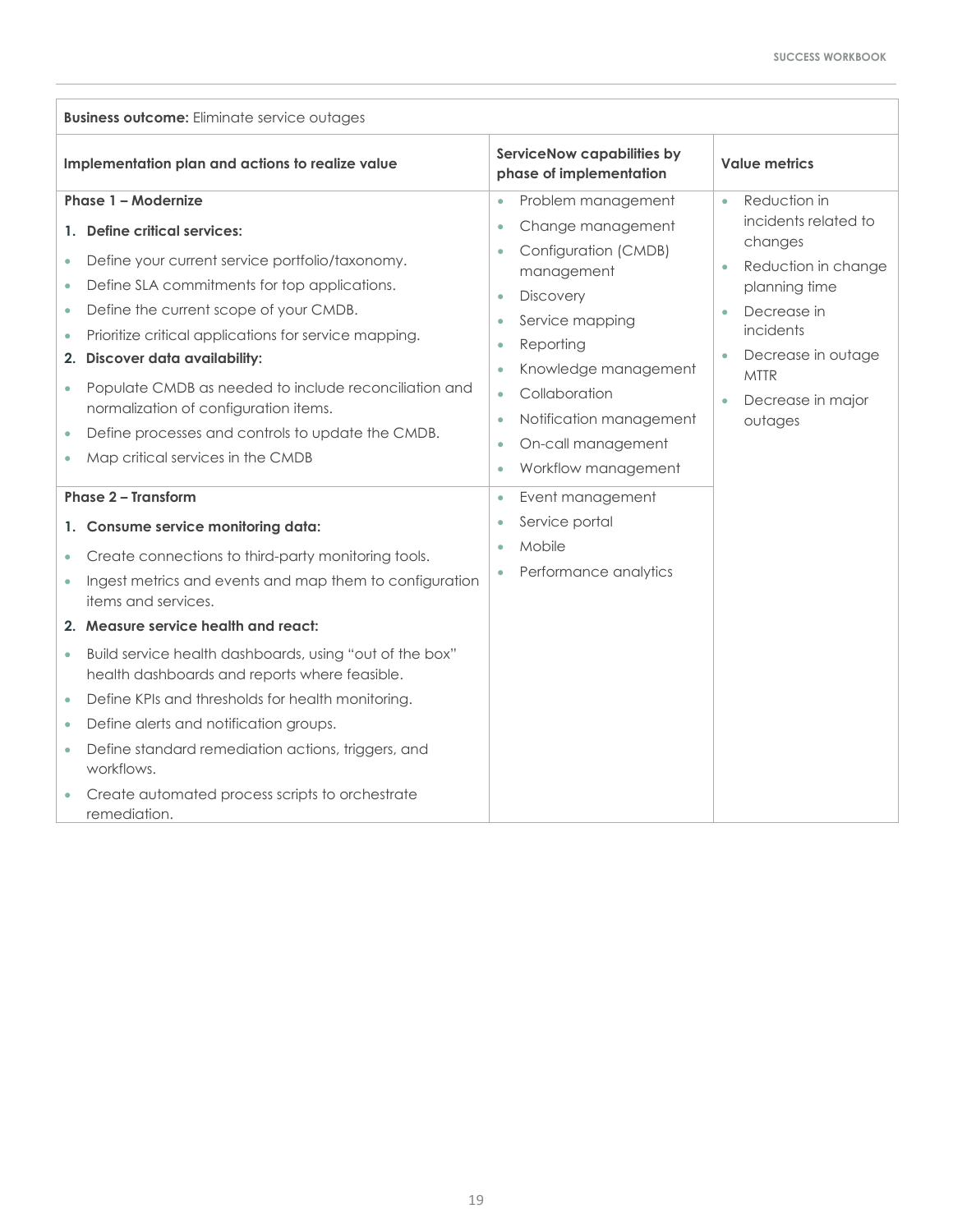| <b>Business outcome:</b> Resolve real security threats fast                                                                                                                                                                                                                                                                                                                                                                                                                                                                                                                                                                         |                                                                                                                                                                                                                                                                                                                                                                               |                                                                                                                                                                                                                                                                                                                                          |  |
|-------------------------------------------------------------------------------------------------------------------------------------------------------------------------------------------------------------------------------------------------------------------------------------------------------------------------------------------------------------------------------------------------------------------------------------------------------------------------------------------------------------------------------------------------------------------------------------------------------------------------------------|-------------------------------------------------------------------------------------------------------------------------------------------------------------------------------------------------------------------------------------------------------------------------------------------------------------------------------------------------------------------------------|------------------------------------------------------------------------------------------------------------------------------------------------------------------------------------------------------------------------------------------------------------------------------------------------------------------------------------------|--|
| Implementation plan and actions to<br>realize value                                                                                                                                                                                                                                                                                                                                                                                                                                                                                                                                                                                 | ServiceNow capabilities by phase of<br>implementation                                                                                                                                                                                                                                                                                                                         | <b>Value metrics</b>                                                                                                                                                                                                                                                                                                                     |  |
| Phase 1 - Modernize<br><b>Build the inventory:</b><br>1.<br>Inventory authorized devices and<br>$\bullet$<br>software.<br>Identify services needing protection.<br>$\bullet$<br>Inventory security controls,<br>$\bullet$<br>enforcement technologies, response<br>playbooks, and orchestration<br>endpoints.<br>2. Connect security workflows:<br>Connect security alert sources.<br>Connect vulnerability scanner<br>$\bullet$<br>information.<br>Connect asset discovery mechanisms.<br>Connect email distributions and<br>$\bullet$<br>notifications.<br>Connect additional threat information<br>sources, scanners, and feeds. | SLA management<br>$\bullet$<br>Configuration (CMDB) management<br>$\bullet$<br>Event management<br>$\bullet$<br>Knowledge management<br>$\bullet$<br>Workflow management<br>$\bullet$<br><b>Business rules management</b><br>$\bullet$<br>Security incident response<br>$\bullet$<br>Vulnerability response<br>$\bullet$<br>Service portal<br>$\bullet$<br>Request management | Decrease in time to<br>$\bullet$<br>prioritize and resolve<br>incidents<br>Reduction in backlog of<br>$\bullet$<br>security incidents and<br>vulnerabilities<br>Reduction of business risk<br>through visibility into critical<br>services<br>Reduced time spent on<br>enrichment tasks through<br>automation and threat<br>intelligence |  |
| Connect orchestration endpoints.                                                                                                                                                                                                                                                                                                                                                                                                                                                                                                                                                                                                    |                                                                                                                                                                                                                                                                                                                                                                               |                                                                                                                                                                                                                                                                                                                                          |  |
| <b>Phase 2 - Transform</b><br><b>Configure security operations:</b><br>1.<br>Define role-based access.<br>$\bullet$<br>Configure security incident and<br>$\bullet$<br>vulnerability workflows.<br>Configure threat intelligence sources.<br>Develop business criticality and risk<br>calculators.<br>Build SLAs, dashboards, and reports.<br>$\bullet$<br>2. Launch new security workflows:<br>Publish security request catalog.<br>$\bullet$<br>Develop standard post-incident<br>$\bullet$<br>assessments.<br>Standardize threat intelligence<br>$\bullet$<br>collection.<br>Establish automated security incident<br>$\bullet$  | Incident management<br>$\bullet$<br>Problem management<br>$\bullet$<br>Change management<br>$\bullet$<br>Performance analytics<br>$\bullet$<br>Threat intelligence<br>$\bullet$<br><b>Discovery</b><br>$\bullet$<br>Service mapping<br>Collaboration<br>Notification management<br>$\bullet$                                                                                  |                                                                                                                                                                                                                                                                                                                                          |  |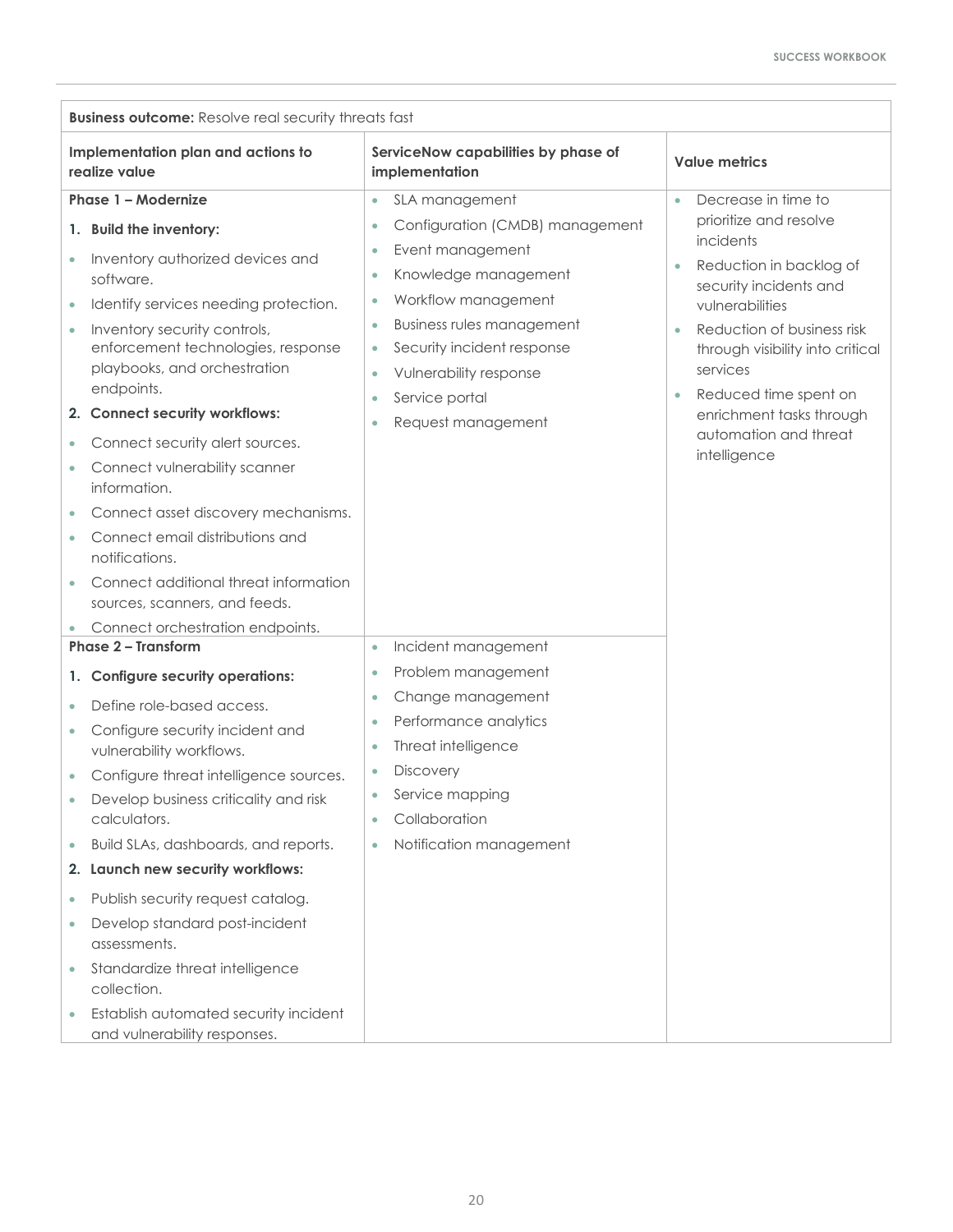| <b>Business outcome:</b> Consumerize the employee service experience                                                                                                                                                                                                                                                                                                                                                                                                                                                                            |                                                                                                                                                                                                 |                                                                                                                                                                                       |  |
|-------------------------------------------------------------------------------------------------------------------------------------------------------------------------------------------------------------------------------------------------------------------------------------------------------------------------------------------------------------------------------------------------------------------------------------------------------------------------------------------------------------------------------------------------|-------------------------------------------------------------------------------------------------------------------------------------------------------------------------------------------------|---------------------------------------------------------------------------------------------------------------------------------------------------------------------------------------|--|
| Implementation plan and actions to<br>realize value                                                                                                                                                                                                                                                                                                                                                                                                                                                                                             | ServiceNow capabilities by phase of<br>implementation                                                                                                                                           | <b>Value metrics</b>                                                                                                                                                                  |  |
| Phase 1 - Modernize<br>1. Develop and design the service to be<br>provided:<br>Identify the new service to be<br>provided.<br>Identify the manager and consumer<br>personas involved in the process to<br>administer the service.<br>Identify required approvals.<br>$\bullet$<br>Identify desired user experience.<br>2. Identify HR services:<br>Identify relevant existing HR services.<br>$\bullet$<br>Develop supporting HR life event<br>services as needed.<br>Assign user criteria to services.<br>Develop appropriate security models. | HR management<br>$\bullet$<br>Reporting<br>$\bullet$<br>Knowledge management<br>$\bullet$<br>Workflow management<br>$\bullet$<br>Service portal<br>$\bullet$<br>Request management<br>$\bullet$ | Decrease in case resolution<br>$\bullet$<br>times<br>Improvements in employee<br>satisfaction<br>Decreased cycle time in<br>request process<br>Increased adoption of self-<br>service |  |
| Phase 2 - Transform<br>1. Identify other services outside of HR:<br>Identify IT, facilities, legal, finance, and<br>$\bullet$<br>other services needed to make the<br>new service work.<br>Define cross-departmental SLAs.<br>Assign a knowledge base manager<br>and content subject matter experts.<br>2. Create lifecycle service:<br>Create your new HR service, pulling in<br>relevant HR and other services as<br>needed.<br>Assign tasks and cases as appropriate.<br>Define escalations.                                                 | Collaboration<br>$\bullet$<br>Notification management<br>$\bullet$<br>Performance analytics<br>$\bullet$<br>Service catalog<br>$\bullet$<br>Mobile<br>$\bullet$                                 |                                                                                                                                                                                       |  |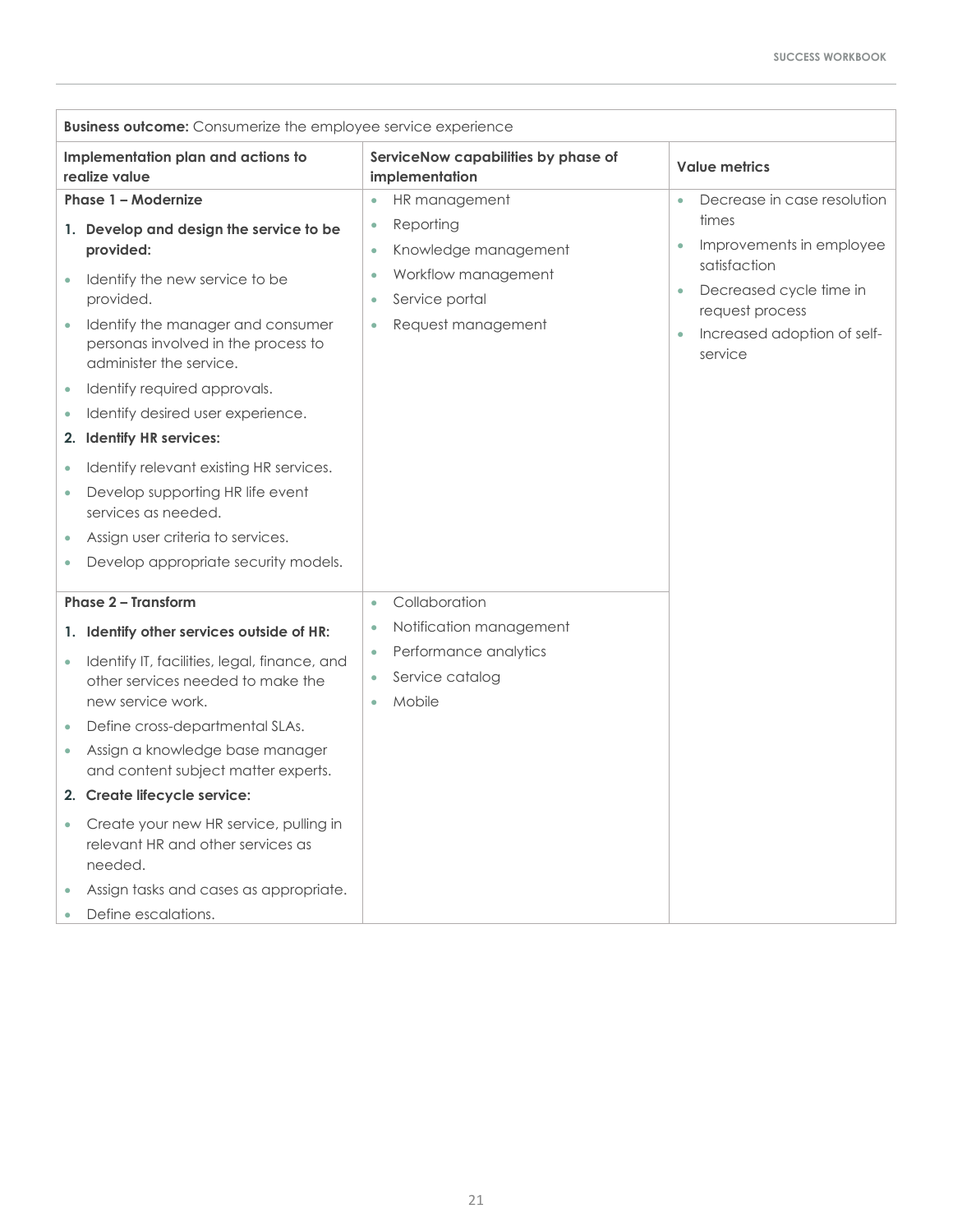| <b>Business outcome:</b> Resolve customer issues fast                                                                                                                                                                                                                                                                                                                                                                                                                                                                                                                                                                                                                    |                                                                                                                                                                                                                                  |                                                                                                                                                                                                                                                                                                     |
|--------------------------------------------------------------------------------------------------------------------------------------------------------------------------------------------------------------------------------------------------------------------------------------------------------------------------------------------------------------------------------------------------------------------------------------------------------------------------------------------------------------------------------------------------------------------------------------------------------------------------------------------------------------------------|----------------------------------------------------------------------------------------------------------------------------------------------------------------------------------------------------------------------------------|-----------------------------------------------------------------------------------------------------------------------------------------------------------------------------------------------------------------------------------------------------------------------------------------------------|
| Implementation plan and actions to realize value                                                                                                                                                                                                                                                                                                                                                                                                                                                                                                                                                                                                                         | ServiceNow capabilities by<br>phase of implementation                                                                                                                                                                            | <b>Value metrics</b>                                                                                                                                                                                                                                                                                |
| Phase 1 - Modernize                                                                                                                                                                                                                                                                                                                                                                                                                                                                                                                                                                                                                                                      | Customer service<br>٠                                                                                                                                                                                                            | Increase in cases<br>$\bullet$                                                                                                                                                                                                                                                                      |
| 1. Engage customers:<br>Define expected customer outcomes and your current<br>baseline.<br>Offer customers self-service via service portal.<br>$\bullet$<br>Build a customer knowledge base.<br>$\bullet$<br>Develop a migration strategy for your current tools and<br>process.<br>Design a case management process flow.<br>2. Streamline customer interactions:<br>Consolidate systems.<br>$\bullet$<br>Develop a master data management and integration<br>٠<br>strategy.<br>Develop case management workflow/skill-based routing<br>to customer service agents.<br>Build an agent knowledge base.<br>$\bullet$<br>Develop survey capabilities for customer feedback | management<br>SLA management<br>$\bullet$<br>Knowledge management<br>$\bullet$<br>Workflow management<br>$\bullet$<br>Collaboration<br>$\bullet$<br>Service portal<br>$\bullet$<br>Reporting<br>۰                                | deflected through<br>knowledge<br>Reduced time spent<br>resolving cases<br>Improved first call<br>resolution<br>Reduced average<br>case handling time<br>Improved customer<br>and agent<br>satisfaction<br><b>Improved NPS</b><br>Improved customer<br>retention<br>Reduction in<br>customer effort |
| and/or NPS.                                                                                                                                                                                                                                                                                                                                                                                                                                                                                                                                                                                                                                                              |                                                                                                                                                                                                                                  |                                                                                                                                                                                                                                                                                                     |
| Migrate or integrate case history.<br><b>Phase 2 - Transform</b>                                                                                                                                                                                                                                                                                                                                                                                                                                                                                                                                                                                                         |                                                                                                                                                                                                                                  |                                                                                                                                                                                                                                                                                                     |
|                                                                                                                                                                                                                                                                                                                                                                                                                                                                                                                                                                                                                                                                          | Incident management<br>$\bullet$                                                                                                                                                                                                 |                                                                                                                                                                                                                                                                                                     |
| 1. Connect customer service capabilities.                                                                                                                                                                                                                                                                                                                                                                                                                                                                                                                                                                                                                                | Change management<br>$\bullet$<br>Problem management<br>$\bullet$                                                                                                                                                                |                                                                                                                                                                                                                                                                                                     |
| Deploy additional support channels.<br>$\bullet$<br>Expand the service catalog.<br>۰<br>Understand management analytics requirements and<br>build management/executive dashboards.<br>Review and develop health checks for your system<br>configuration.<br>2. Build collaboration across customer service:<br>Identify process touch points with IT and other parts of the<br>$\bullet$<br>enterprise.<br>Extend customer support through field service.<br>۰<br>Use incident, problem, and change management to<br>۰<br>resolve customer issues permanently.                                                                                                           | Configuration (CMDB)<br>$\bullet$<br>management<br>Field services<br>management<br>Performance analytics<br>۰<br>Service catalog<br>$\bullet$<br>Mobile<br>٠<br>Request management<br>Notification management<br>٠<br>Open frame |                                                                                                                                                                                                                                                                                                     |
| Optimize knowledge bases and expand to communities.                                                                                                                                                                                                                                                                                                                                                                                                                                                                                                                                                                                                                      |                                                                                                                                                                                                                                  |                                                                                                                                                                                                                                                                                                     |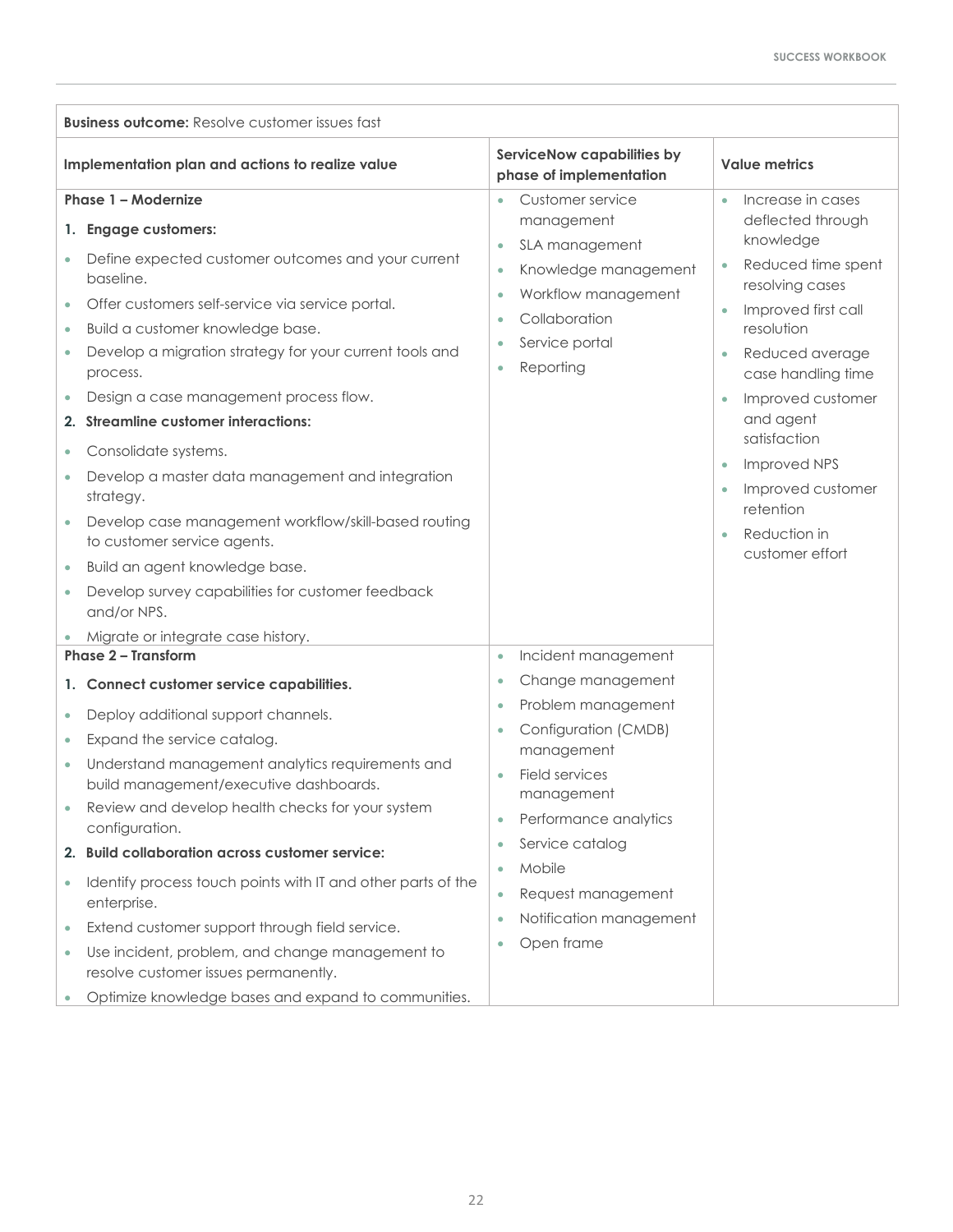| <b>Business outcome:</b> Optimize performance with real-time analytics                                                                                                                                                                                                                                                                                                                                                                                                                                                                                  |                                                                                                                                                                                                                                                                                                                                                                                                                                               |                                                                                                                                                                    |  |
|---------------------------------------------------------------------------------------------------------------------------------------------------------------------------------------------------------------------------------------------------------------------------------------------------------------------------------------------------------------------------------------------------------------------------------------------------------------------------------------------------------------------------------------------------------|-----------------------------------------------------------------------------------------------------------------------------------------------------------------------------------------------------------------------------------------------------------------------------------------------------------------------------------------------------------------------------------------------------------------------------------------------|--------------------------------------------------------------------------------------------------------------------------------------------------------------------|--|
| Implementation plan and actions to realize value                                                                                                                                                                                                                                                                                                                                                                                                                                                                                                        | ServiceNow capabilities by<br>phase of implementation                                                                                                                                                                                                                                                                                                                                                                                         | <b>Value metrics</b>                                                                                                                                               |  |
| Phase 1 - Modernize                                                                                                                                                                                                                                                                                                                                                                                                                                                                                                                                     | Incident management<br>٠                                                                                                                                                                                                                                                                                                                                                                                                                      | Reduction in number<br>$\bullet$                                                                                                                                   |  |
| Define the analytics roadmap:<br>1.<br>Define data quality standards.<br>$\bullet$<br>Assess reporting process integrity.<br>۰<br>Assess stakeholder confidence in current reporting.<br>Assess stakeholder cultural acceptance of analytics-<br>۰<br>driven decision-making.<br>2. Establish a baseline for analytics-driven improvement:<br>Define current state of service performance.<br>$\bullet$<br>Visualize metrics.<br>۰<br>Incorporate and run meetings around performance<br>$\bullet$<br>analytics.<br>Prioritize work based on analytics. | Problem management<br>$\bullet$<br>Change management<br>۰<br>Configuration (CMDB)<br>۰<br>management<br>Release management<br>Asset management<br>$\bullet$<br>SLA management<br>۰<br>Service portal<br>٠<br>Request management<br>۰<br>Reporting<br>۰<br>Performance analytics<br>Knowledge management<br>۰<br>Workflow management<br>۰<br><b>Business Rules</b><br>Management<br>Collaboration<br>٠<br>Notification management<br>$\bullet$ | of reporting tools<br>Improvements in<br>data accuracy<br>Improvements in<br>employee<br>productivity<br>Improvements in<br>operational<br>efficiency for services |  |
| <b>Phase 2 - Transform</b><br>1. Improve performance with analytics:                                                                                                                                                                                                                                                                                                                                                                                                                                                                                    | On-call management<br>۰<br>Time tracking<br>$\bullet$<br>management<br>Open frame<br>$\bullet$<br>HR management<br>$\bullet$<br>Facilities management                                                                                                                                                                                                                                                                                         |                                                                                                                                                                    |  |
| Review service performance and set optimization targets.                                                                                                                                                                                                                                                                                                                                                                                                                                                                                                | Customer service                                                                                                                                                                                                                                                                                                                                                                                                                              |                                                                                                                                                                    |  |
| Define plans to address performance gaps.                                                                                                                                                                                                                                                                                                                                                                                                                                                                                                               | management                                                                                                                                                                                                                                                                                                                                                                                                                                    |                                                                                                                                                                    |  |
| Use analytics to align stakeholders and report on progress<br>towards optimization targets.<br>2. Refine analytics:<br>Assess effectiveness of KPIs in guiding optimization.<br>$\bullet$<br>Adjust metrics and visualizations.<br>۰<br>Calibrate optimization targets based on assessment.                                                                                                                                                                                                                                                             | <b>Discovery</b><br>$\bullet$<br>Event management<br>$\bullet$<br>Service mapping<br>$\bullet$                                                                                                                                                                                                                                                                                                                                                |                                                                                                                                                                    |  |
|                                                                                                                                                                                                                                                                                                                                                                                                                                                                                                                                                         | Orchestration<br>۰<br>Cloud management<br>۰<br>Vendor management<br>۰<br>Security incident response<br>۰<br>Vulnerability response<br>۰<br>Threat intelligence<br>$\bullet$<br>Service catalog<br>$\bullet$                                                                                                                                                                                                                                   |                                                                                                                                                                    |  |